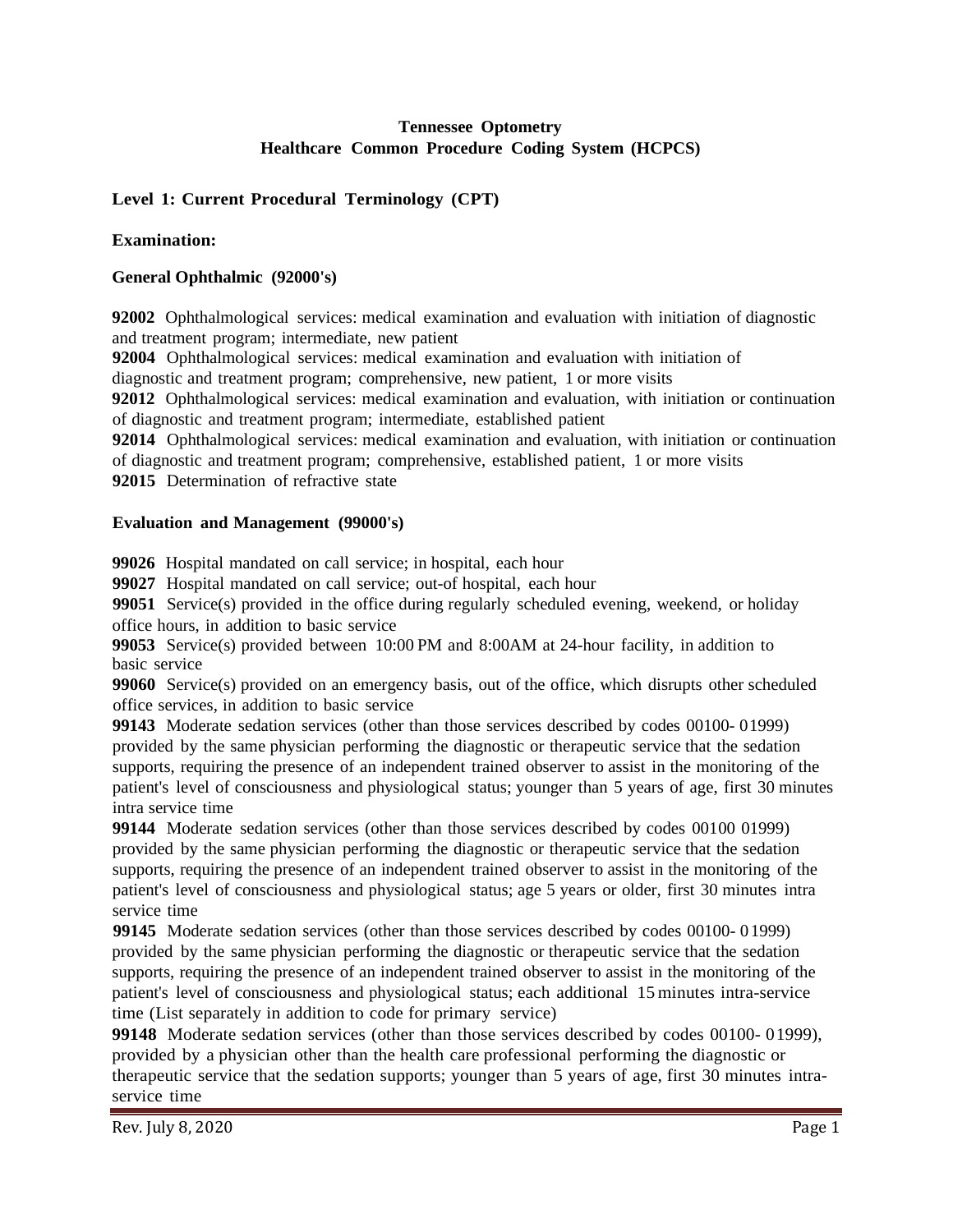**99149** Moderate sedation services (other than those services described by codes 00100- 01999), provided by a physician other than the health care professional performing the diagnostic or therapeutic service that the sedation supports; age 5 years or older, first 30 Minutes intra-service time

**99150** Moderate sedation services (other than those services described by codes 00100- 01999), provided by a physician other than the health care professional performing the diagnostic or therapeutic service that the sedation supports; each additional 15 minutes intra-service time (List separately in addition to code for primary service)

**99172** Visual function screening, automated or semi-automated bilateral quantitative determination of visual acuity, ocular alignment, color vision by pseudoisochromatic plates, and field of vision (may include all or some screening of the determination[s] for contrast sensitivity, vision under glare)

**99173** Screening test of visual acuity, quantitative, bilateral

**99174** Ocular photoscreening with interpretation and report, bilateral

**99201** Office or other outpatient visit for the evaluation and management of a new patient, which requires these 3 key components: A problem focused history; A problem focused examination; Straightforward medical decision making. Counseling and/or coordination of care with other providers or agencies are provided consistent with the nature of the problem(s) and the patient's and/or family's needs. Usually, the presenting problem(s) are self limited or minor. Physicians typically spend 10 minutes face-to-face with the patient and/or family.

**99202** Office or other outpatient visit for the evaluation and management of a new patient, which requires these 3 key components: An expanded problem focused history; An expanded problem focused examination; Straightforward medical decision making. Counseling and/or coordination of care with other providers or agencies are provided consistent with the nature of the problem(s) and the patient's and/or family's needs. Usually, the presenting problem(s) are of low to moderate severity. Physicians typically spend 20 minutes face-to-face with the patient and/or family. **99203** Office or other outpatient visit for the evaluation and management of a new patient, which requires these 3 key components: A detailed history; A detailed examination; Medical decision making of low complexity. Counseling and/or coordination of care with other providers or agencies are provided consistent with the nature of the problem(s) and the patient's and/or family's needs. Usually, the presenting problem(s) are of moderate severity. Physicians typically spend 30 minutes face-toface with the patient and/or family.

**99204** Office or other outpatient visit for the evaluation and management of a new patient, which requires these 3 key components: A comprehensive history; A comprehensive examination; Medical decision making of moderate complexity. Counseling and/or coordination of care with other providers or agencies are provided consistent with the nature of the problem(s) and the patient's and/or family's needs. Usually, the presenting problem(s) are of moderate to high severity. Physicians typically spend 45 minutes face-to-face with the patient and/or family.

**99205** Office or other outpatient visit for the evaluation and management of a new patient, which requires these 3 key components: A comprehensive history; A comprehensive examination; Medical decision making of high complexity. Counseling and/or coordination of care with other providers or agencies are provided consistent with the nature of the problem(s) and the patient's and/or family's needs. Usually, the presenting problem(s) are of moderate to high severity. Physicians typically spend 60 minutes face-to-face with the patient and/or family.

**99211** Office or other outpatient visit for the evaluation and management of an established patient, that may not require the presence of a physician. Usually, the presenting problem(s) are minimal. Typically, 5 minutes are spent performing or supervising these services.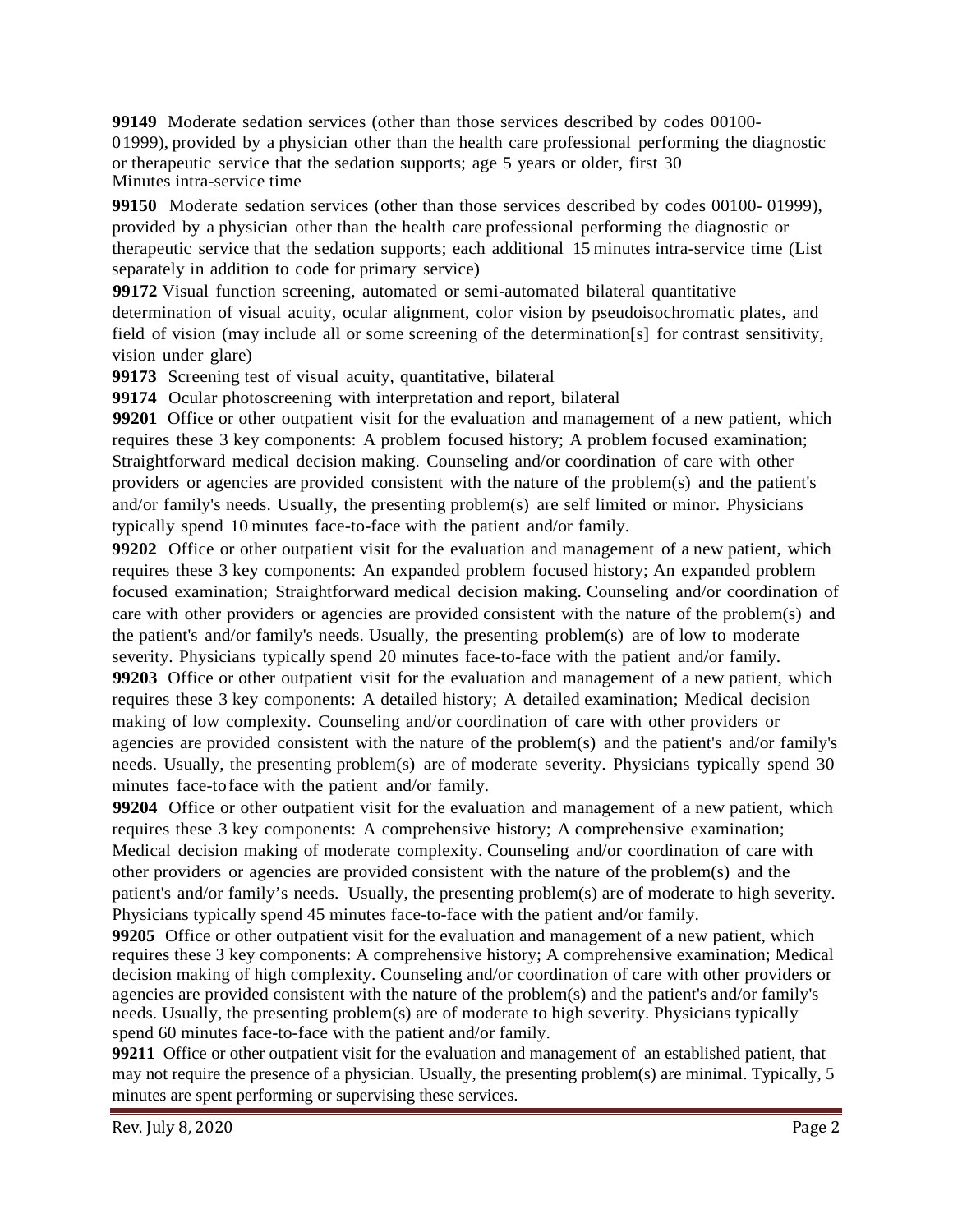**99212** Office or other outpatient visit for the evaluation and management of an established patient, which requires at least 2 of these 3 key components: A problem focused history; A problem focused examination; Straightforward medical decision making. Counseling and/or coordination of care with other providers or agencies are provided consistent with the nature of the problem(s) and the patient's and/or family's needs. Usually, the presenting problem(s) are self limited or minor. Physicians typically spend 10 minutes face-to-face with the patient and/or family.

**99213** Office or other outpatient visit for the evaluation and management of an established patient, which requires at least 2 of these 3 key components: An expanded problem focused history; An expanded problem focused examination; Medical decision making of low complexity. Counseling and coordination of care with other providers or agencies are provided consistent with the nature of the problem(s) and the patient's and/or family's needs. Usually, the presenting problem(s) are of low to moderate severity. Physicians typically spend 15 minutes face-to-face with the patient and/or family. **99214** Office or other outpatient visit for the evaluation and management of an established patient, which requires at least 2 of these 3 key components: A detailed history; A detailed examination; Medical decision making of moderate complexity. Counseling and/or coordination of care with other providers or agencies are provided consistent with the nature of the problem(s) and the patient's and/or family's needs. Usually, the presenting problem(s) are of moderate to high severity. Physicians typically spend 25 minutes face-to-face with the patient and/or family.

**99215** Office or other outpatient visit for the evaluation and management of an established patient, which requires at least 2 of these 3 key components: A comprehensive history; A comprehensive examination; Medical decision making of high complexity. Counseling and/or coordination of care with other providers or agencies are provided consistent with the nature of the problem(s) and the patient's and/or family's needs. Usually, the presenting problem(s) are of moderate to high severity. Physicians typically spend 40 minutes face-to-face with the patient and/or family.

**99217** Observation care discharge day management (This code is to be utilized by the physician to report all services provided to a patient on discharge from "observation status" if the discharge is on other than the initial date of "observation status." To report services to a patient designated as "observation status" or "inpatient status" and discharged on the same date, use the codes for Observation or Inpatient Care Services [including Admission and Discharge Services, 99234-99236 as appropriate.])

**99218** Initial observation care, per day, for the evaluation and management of a patient which requires these 3 key components: A detailed or comprehensive history; A detailed or comprehensive examination; and Medical decision making that is straightforward or of low complexity. Counseling and/or coordination of care with other providers or agencies are provided consistent with the nature of the problem(s) and the patient's and/or family's needs. Usually, the problem(s) requiring admission to "observation status" are of low severity.

**99219** Initial observation care, per day, for the evaluation and management of a patient, which requires these 3 key components: A comprehensive history; A comprehensive examination; and Medical decision making of moderate complexity. Counseling and/or coordination of care with other providers or agencies are provided consistent with the nature of the problem(s) and the patient's and/or family's needs. Usually, the problem(s) requiring admission to "observation status" are of moderate severity. **99220** Initial observation care, per day, for the evaluation and management of a patient, which requires these 3 key components: A comprehensive history; A comprehensive examination; and Medical decision making of high complexity. Counseling and/or coordination of care with other providers or agencies are provided consistent with the nature of the problem(s) and the patient's and/or family's needs. Usua1ly, the problem(s) requiring admission to "observation status" are of high severity. **99221** Initial hospital care, per day, for the evaluation and management of a patient, which requires these 3 key components: A detailed or comprehensive history; A detailed or comprehensive examination; and Medical decision making that is straightforward or of low complexity. Counseling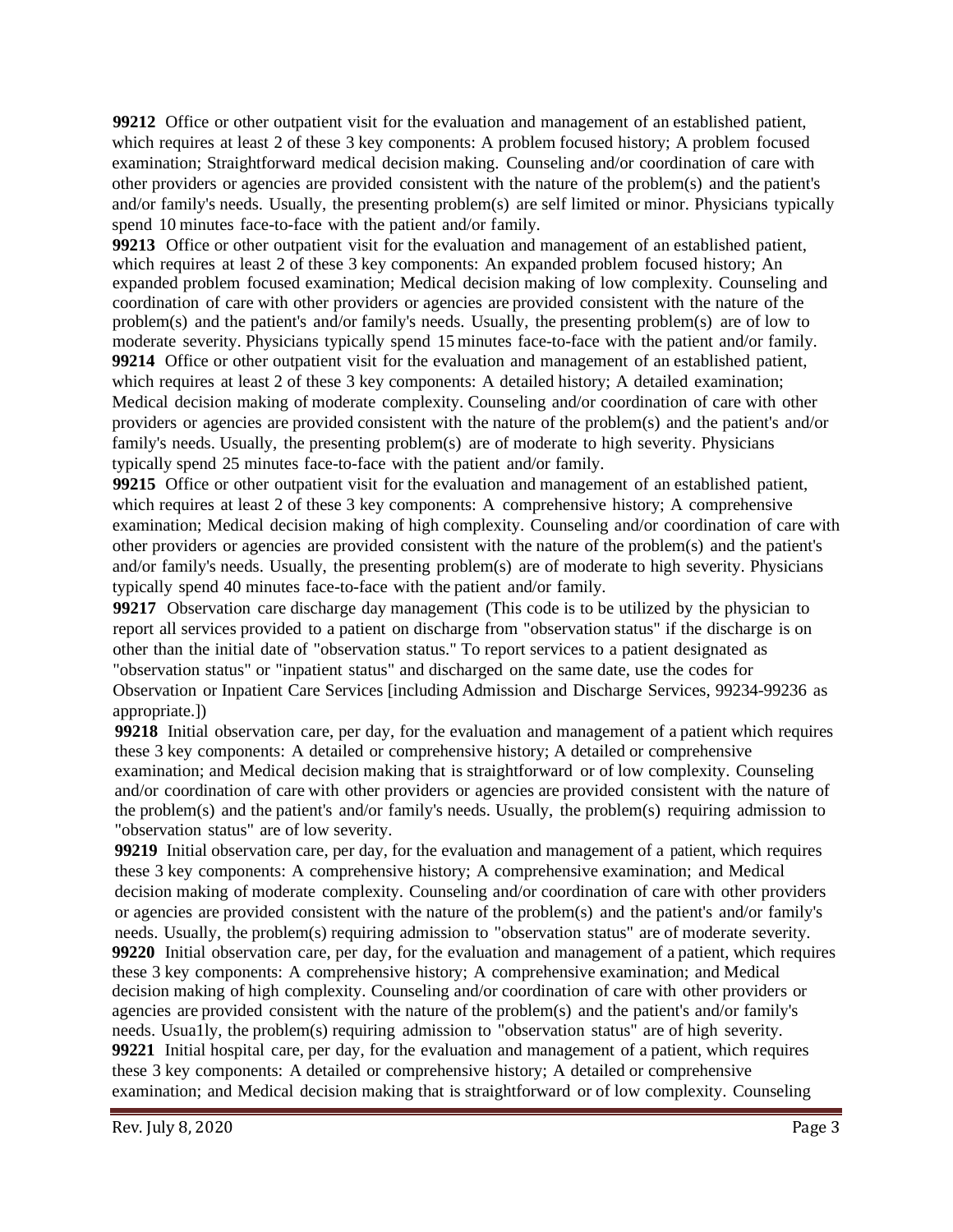and/or coordination of care with other providers or agencies are provided consistent with the nature of the problem(s) and the patient's and/or family's needs. Usually, the problem(s) requiring admission are of low severity. Physicians typically spend 30 minutes at the bedside and on the patient's hospital floor or unit.

**99222** Initial hospital care, per day, for the evaluation and management of a patient, which requires these 3 key components: A comprehensive history; A comprehensive examination; and Medical decision making of moderate complexity. Counseling and/or coordination of care with other providers or agencies are provided consistent with the nature of the problem(s) and the patient's and/or family's needs. Usually, the problem(s) requiring admission are of moderate severity. Physicians typically spend 50 minutes at the bedside and on the patient's hospital floor or unit.

**99223** Initial hospital care, per day, for the evaluation and management of a patient, which requires these 3 key components: A comprehensive history; A comprehensive examination; and Medical decision making of high complexity. Counseling and/or coordination of care with other providers or agencies are provided consistent with the nature of the problem(s) and the patient's and/or family's needs. Usually, the problem(s) requiring admission are of high severity. Physicians typically spend 70 minutes at the bedside and on the patient's hospital floor or unit.

**99231** Subsequent hospital care, per day, for the evaluation and management of a patient, which requires at least 2 of these 3 key components: A problem focused interval history; A problem focused examination; Medical decision making that is straightforward or of low complexity. Counseling and/or coordination of care with other providers or agencies are provided consistent with the nature of the problem(s) and the patient's and/or family's needs. Usually, the patient is stable, recovering or improving. Physicians typically spend 15minutes at the bedside and on the patient's hospital floor or unit.

**99232** Subsequent hospital care, per day, for the evaluation and management of a patient, which requires at least 2 of these 3 key components: An expanded problem focused interval history; An expanded problem focused examination; Medical decision making of moderate complexity. Counseling and/or coordination of care with other providers or agencies are provided consistent with the nature of the problem(s) and the patient's and/or family's needs. Usually, the patient is responding inadequately to therapy or has developed a minor complication. Physicians typically spend 25 minutes at the bedside and on the patient's hospital floor or unit.

**99233** Subsequent hospital care, per day, for the evaluation and management of a patient, which requires at least 2 of these 3 key components: A detailed interval history; A detailed examination; Medical decision making of high complexity. Counseling and/or coordination of care with other providers or agencies are provided consistent with the nature of the problem(s) and the patient's and/or family's needs. Usually, the patient is unstable or has developed a significant complication or a significant new problem. Physicians typically spend 35 minutes at the bedside and on the patient's hospital floor or unit.

**99234** Observation or inpatient hospital care, for the evaluation and management of a patient including admission and discharge on the same date, which requires these 3 key components: A detailed or comprehensive history; A detailed or comprehensive examination; and Medical decision making that is straightforward or of low complexity. Counseling and/or coordination of care with other providers or agencies are provided consistent with the nature of the problem(s) and the patient's and/or family's needs. Usually the presenting problem(s) requiring admission are of low severity.

**99235** Observation or inpatient hospital care, for the evaluation and management of a patient including admission and discharge on the same date, which requires these 3 key components: A comprehensive history; A comprehensive examination; and Medical decision making of moderate complexity. Counseling and/or coordination of care with other providers or agencies are provided consistent with the nature of the problem(s) and the patient's and/or family's needs. Usually the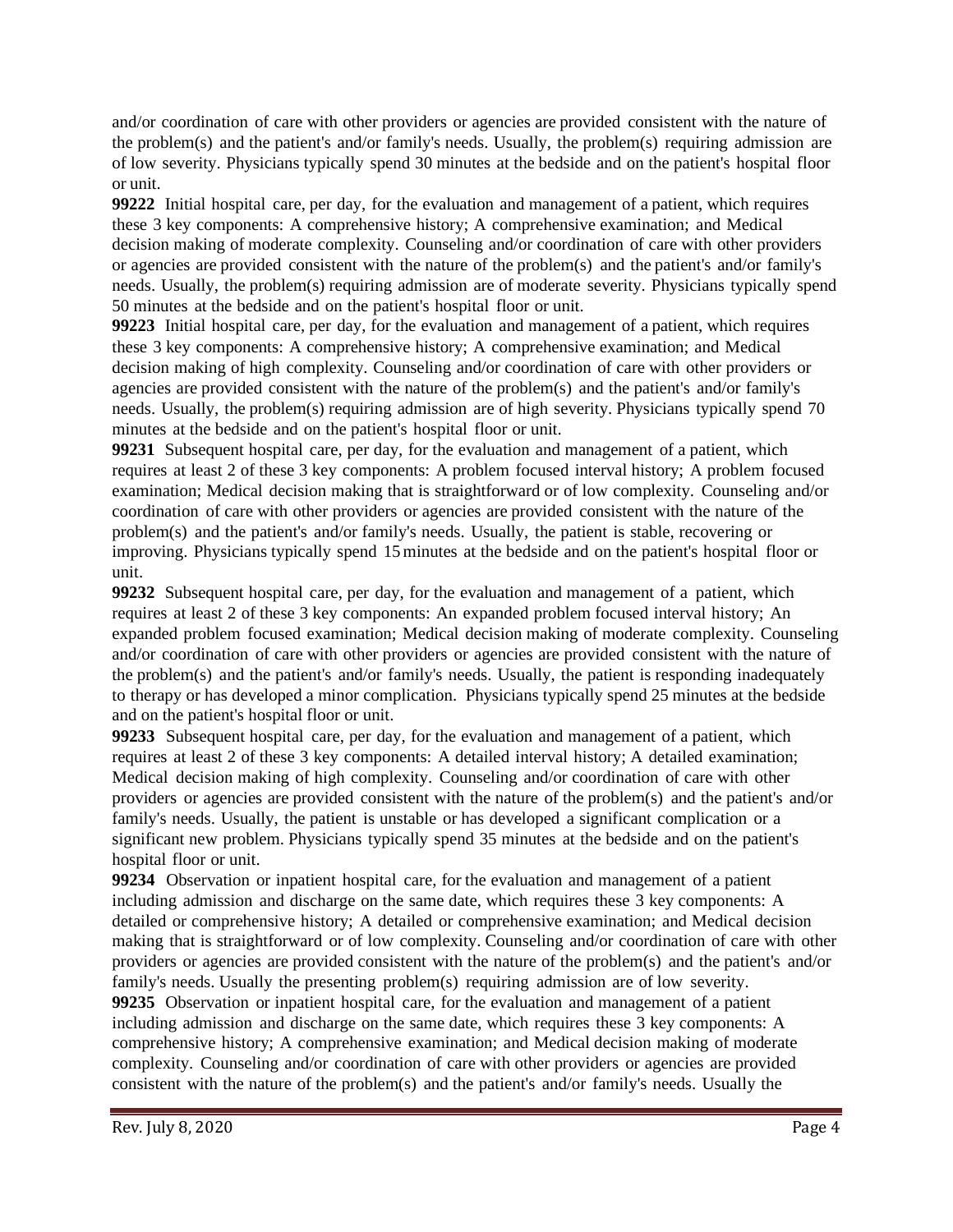presenting problem(s) requiring admission are of moderate severity.

**99236** Observation or inpatient hospital care, for the evaluation and management of a patient including admission and discharge on the same date, which requires these 3 key components: A comprehensive history; A comprehensive examination; and Medical decision making of high complexity. Counseling and/or coordination of care with other providers or agencies are provided consistent with the nature of the problem(s) and the patient's and/or family's needs. Usually the presenting problem(s) requiring admission are of high severity.

**99238** Hospital discharge day management; 30 minutes or less

**99239** Hospital discharge day management; more than 30 minutes

**99241** Office consultation for a new or established patient, which requires these 3 key components: A problem focused history; A problem focused examination; and Straightforward medical decision making. Counseling and/or coordination of care with other providers or agencies are provided consistent with the nature of the problem(s) and the patient's and/or family's needs. Usually, the presenting problem(s) are self limited or minor. Physicians typically spend 15 minutes face-to-face with the patient and/or family.

**99242** Office consultation for a new or established patient, which requires these 3 key components: An expanded problem focused history; An expanded problem focused examination; and Straightforward medical decision making. Counseling and/or coordination of care with other providers or agencies are provided consistent with the nature of the problem(s) and the patient's and/or family's needs. Usually, the presenting problem(s) are of low severity. Physicians typically spend 30 minutes face-to-face with the patient and/or family.

**99243** Office consultation for a new or established patient, which requires these 3 key components: A detailed history; A detailed examination; and Medical decision making of low complexity. Counseling and/or coordination of care with other providers or agencies are provided consistent with the nature of the problem(s) and the patient's and/or family's needs. Usually, the presenting problem(s) are of moderate severity. Physicians typically spend 40 minutes face-to-face with the patient and/or family.

**99244** Office consultation for a new or established patient, which requires these 3 key components: A comprehensive history; A comprehensive examination; and Medical decision making of moderate complexity. Counseling and/or coordination of care with other providers or agencies are provided consistent with the nature of the problem(s) and the patient's and/or family's needs. Usually, the presenting problem(s) are of moderate to high severity. Physicians typically spend 60 minutes face-toface with the patient and/or family.

**99245** Office consultation for a new or established patient, which requires these 3 key components: A comprehensive history; A comprehensive examination; and Medical decision making of high complexity. Counseling and/or coordination of care with other providers or agencies are provided consistent with the nature of the problem(s) and the patient's and/or family's needs. Usually, the presenting problem(s) are of moderate to high severity. Physicians typically spend 80 minutes face-toface with the patient and/or family.

**99251** Inpatient consultation for a new or established patient, which requires these 3 key components: A problem focused history; A problem focused examination; and Straightforward medical decision making. Counseling and/or coordination of care with other providers or agencies are provided consistent with the nature of the problem(s) and the patient's and/or family's needs. Usually, the presenting problem(s) are self limited or minor. Physicians typically spend 20 minutes at the bedside and on the patient's hospital floor or unit.

**99252** Inpatient consultation for a new or established patient, which requires these 3 key components: An expanded problem focused history; An expanded problem focused examination; and Straightforward medical decision making. Counseling and/or coordination of care with other providers or agencies are provided consistent with the nature of the problem(s) and the patient's and/or family's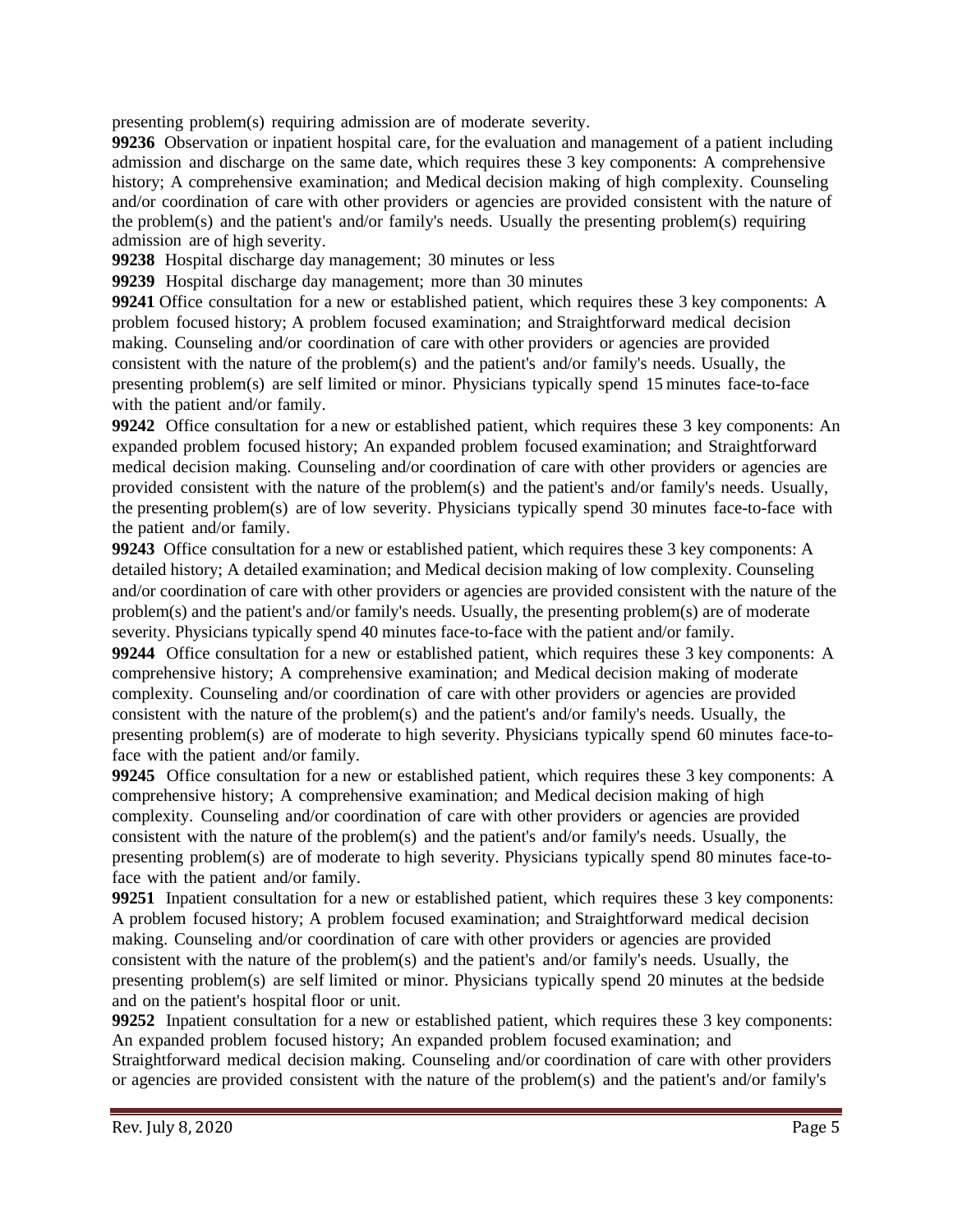needs. Usually, the presenting problem(s) are of low severity. Physicians typically spend 40 minutes at the bedside and on the patient's hospital floor or unit.

**99253** Inpatient consultation for a new or established patient, which requires these 3 key components: A detailed history; A detailed examination; and Medical decision making of low complexity. Counseling and/or coordination of care with other providers or agencies are provided consistent with the nature of the problem(s) and the patient's and/or family's needs. Usually, the presenting problem(s) are of moderate severity. Physicians typically spend 55 minutes at the bedside and on the patient's hospital floor or unit.

**99254** Inpatient consultation for a new or established patient, which requires these 3 key components: A comprehensive history; A comprehensive examination; and Medical decision making of moderate complexity. Counseling and/or coordination of care with other providers or agencies are provided consistent with the nature of the problem(s) and the patient's and/or family's needs. Usually, the presenting problem(s) are of moderate to high severity. Physicians typically spend 80 minutes at the bedside and on the patient's hospital floor or unit.

**99255** Inpatient consultation for a new or established patient, which requires these 3 key components: A comprehensive history; A comprehensive examination; and Medical decision making of high complexity. Counseling and/or coordination of care with other providers or agencies are provided consistent with the nature of the problem(s) and the patient's and/or family's needs. Usually, the presenting problem(s) are of moderate to high severity. Physicians typically spend 110minutes at the bedside and on the patient's hospital floor or unit.

**99281** Emergency department visit for the evaluation and management of a patient, which requires these 3 key components: A problem focused history; A problem focused examination; and Straightforward medical decision making. Counseling and/or coordination of care with other providers or agencies are provided consistent with the nature of the problem(s) and the patient's and/or family's needs. Usually, the presenting problem(s) are self limited or minor.

**99282** Emergency department visit for the evaluation and management of a patient, which requires these 3 key components: An expanded problem focused history; An expanded problem focused examination; and Medical decision making of low complexity. Counseling and/or coordination of care with other providers or agencies are provided consistent with the nature of the problem(s) and the patient's and/or family's needs. Usually, the presenting problem(s) are of low to moderate severity. **99283** Emergency department visit for the evaluation and management of a patient, which requires these 3 key components: An expanded problem focused history; An expanded problem focused examination; and Medical decision making of moderate complexity. Counseling and/or coordination of care with other providers or agencies are provided consistent with the nature of the problem(s) and the patient's and/or family's needs. Usually, the presenting problem(s) are of moderate severity.

**99284** Emergency department visit for the evaluation and management of a patient, which requires these 3 key components: A detailed history; A detailed examination; and Medical decision making of moderate complexity. Counseling and/or coordination of care with other providers or agencies are provided consistent with the nature of the problem(s) and the patient's and/or family's needs. Usually, the presenting problem(s) are of high severity, and require urgent evaluation by the physician but do not pose an immediate significant threat to life or physiologic function.

**99285** Emergency department visit for the evaluation and management of a patient, which requires these 3 key components within the constraints imposed by the urgency of the patient's clinical condition and/or mental status: A comprehensive history; A comprehensive examination; and Medical decision making of high complexity. Counseling and/or coordination of care with other providers or agencies are provided consistent with the nature of the problem(s) and the patient's and/or family's needs. Usually, the presenting problem(s) are of high severity and pose an immediate significant threat to life or physiologic function.

**99288** Physician direction of emergency medical systems (EMS) emergency care, advanced life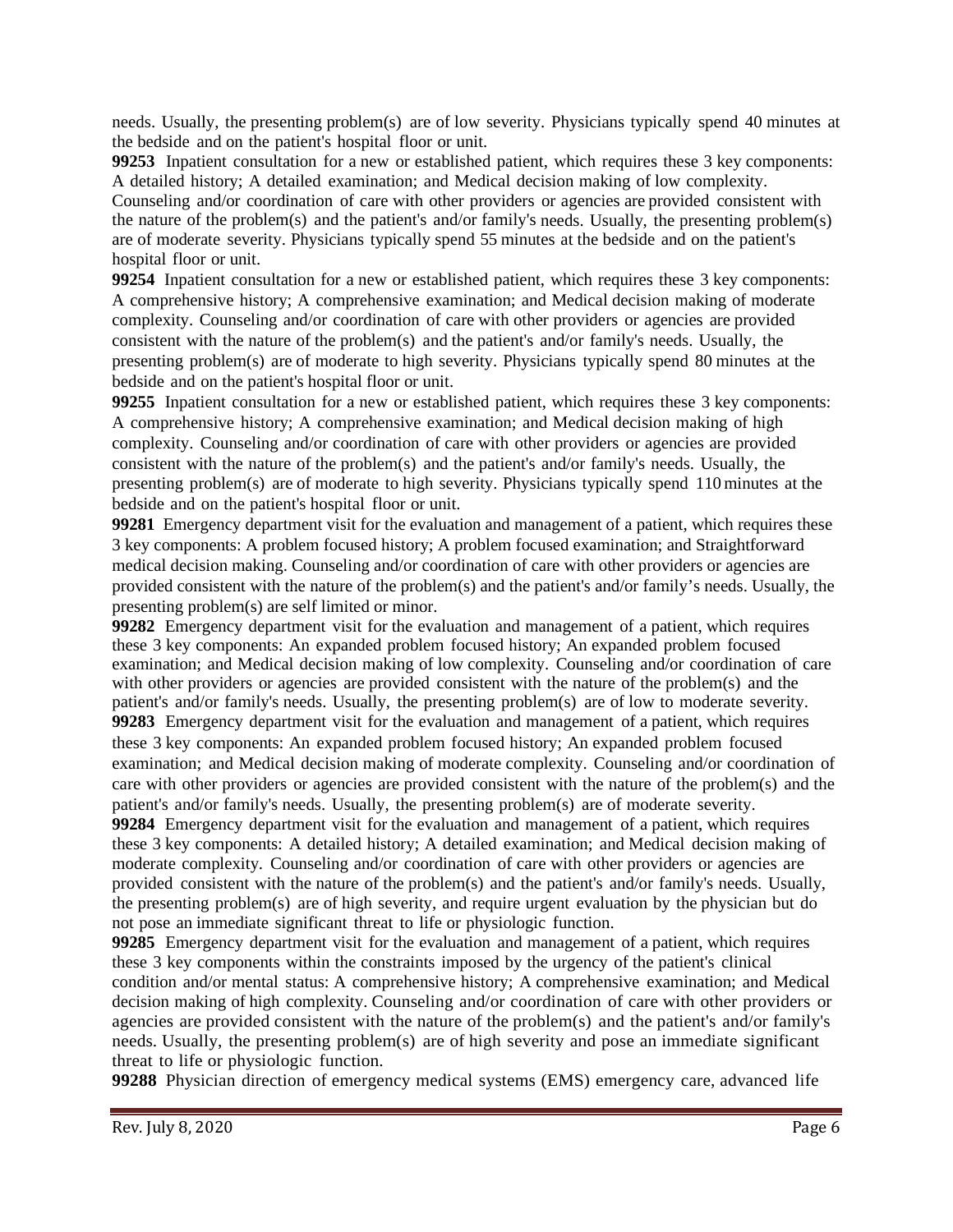### support

**99304** Initial nursing facility care, per day, for the evaluation and management of a patient, which requires these 3 key components: A detailed or comprehensive history; A detailed or comprehensive examination; and Medical decision making that is straightforward or of low complexity: Counseling and/or coordination of care with other providers or agencies are provided consistent with the nature of the problem(s) and the patient's and/or family's needs. Usually, the problem(s) requiring admission are of low severity. Physicians typically spend 25 minutes at the bedside and on the patient's facility floor or unit.

**99305** Initial nursing facility care, per day, for the evaluation and management of a patient, which requires these 3 key components: A comprehensive history; A comprehensive examination; and Medical decision making of moderate complexity. Counseling and/or coordination of care with other providers or agencies are provided consistent with the nature of the problem(s) and the patient's and/or family's needs. Usually, the problem(s) requiring admission are of moderate severity. Physicians typically spend 35 minutes at the bedside and on the patient's facility floor or unit.

**99306** Initial nursing facility care, per day, for the evaluation and management of a patient, which requires these 3 key components: A comprehensive history; A comprehensive examination; and Medical decision making of high complexity. Counseling and/or coordination of care with other providers or agencies are provided consistent with the nature of the problem(s) and the patient's and/or family's needs. Usually, the problem(s) requiring admission are of high severity. Physicians typically spend 45 minutes at the bedside and on the patient's facility floor or unit.

**99307** Subsequent nursing facility care, per day, for the evaluation and management of a patient, which requires at least 2 of these 3 key components: A problem focused interval history; A problem focused examination; Straightforward medical decision making. Counseling and/or coordination of care with other providers or agencies are provided consistent with the nature of the problem(s) and the patient's and/or family's needs. Usually, the patient is stable, recovering, or improving. Physicians typically spend 10 minutes at the bedside and on the patient's facility floor or unit.

**99308** Subsequent nursing facility care, per day, for the evaluation and management of a patient, which requires at least 2 of these 3 key components: An expanded problem focused interval history; An expanded problem focused examination; Medical decision making of low complexity. Counseling and/or coordination of care with other providers or agencies are provided consistent with the nature of the problem(s) and the patient's and/or family's needs. Usually, the patient is responding inadequately to therapy or has developed a minor complication. Physicians typically spend 15 minutes at the bedside and on the patient's facility floor or unit.

**99309** Subsequent nursing facility care, per day, for the evaluation and management of a patient, which requires at least 2 of these 3 key components: A detailed interval history; A detailed examination; Medical decision making of moderate complexity. Counseling and/or coordination of care with other providers or agencies are provided consistent with the nature of the problem(s) and the patient's and/or family's needs. Usually, the patient has developed a significant complication or a significant new problem. Physicians typically spend 25 minutes at the bedside and on the patient's facility floor or unit.

**99310** Subsequent nursing facility care, per day, for the evaluation and management of a patient, which requires at least 2 of these 3 key components: A comprehensive interval history; A comprehensive examination; Medical decision making of high complexity. Counseling and/or coordination of care with other providers or agencies are provided consistent with the nature of the problem(s) and the patient's and/or family's needs. The patient may be unstable or may have developed a significant problem requiring immediate physician attention. Physicians typically spend 35 minutes at the bedside and on the patient's facility floor or unit.

**99315** Nursing facility discharge day management; 30 minutes or less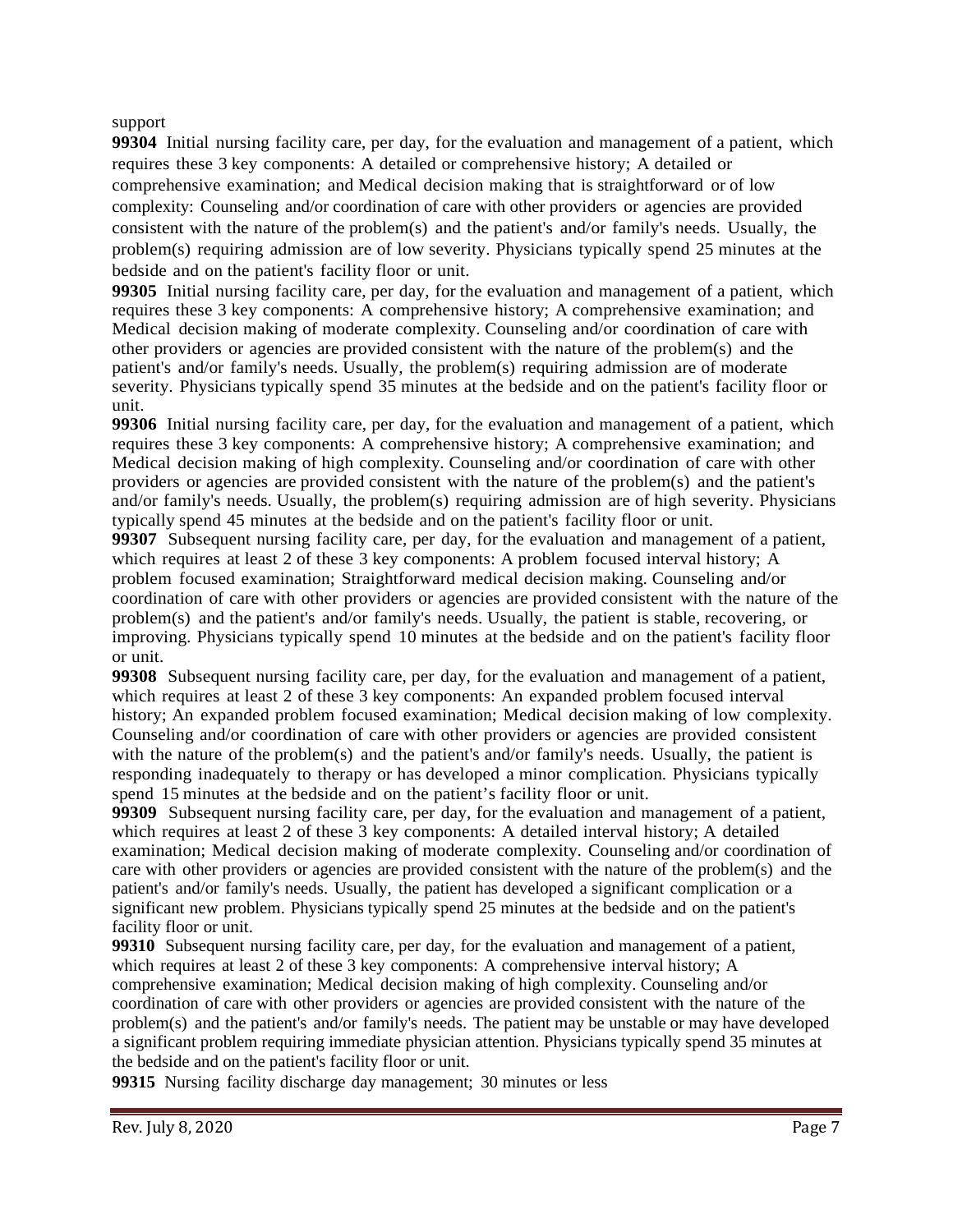**99316** Nursing facility discharge day management; more than 30 minutes

**99318** Evaluation and management of a patient involving an annual nursing facility assessment, which requires these 3 key components: A detailed interval history; A comprehensive examination; and Medical decision making that is of low to moderate complexity. Counseling and/or coordination of care with other providers or agencies are provided consistent with the nature of the problem(s) and the patient's and/or family's needs. Usually, the patient is stable, recovering, or improving. Physicians typically spend 30 minutes at the bedside and on the patient's facility floor or unit.

**99324** Domiciliary or rest home visit for the evaluation and management of a new patient, which requires these 3 key components: A problem focused history; A problem focused examination; and Straightforward medical decision making. Counseling and/or coordination of care with other providers or agencies are provided consistent with the nature of the problem(s) and the patient's and/or family's needs. Usually, the presenting problem(s) are of low severity. Physicians typically spend 20 minutes with the patient and/or family or caregiver.

**99325** Domiciliary or rest home visit for the evaluation and management of a new patient, which requires these 3 key components: An expanded problem focused history; An expanded problem focused examination; and Medical decision making of low complexity. Counseling and/or coordination of care with other providers or agencies are provided consistent with the nature of the problem(s) and the patient's and/or family's needs. Usually, the presenting problem(s) are of moderate severity. Physicians typically spend 30 minutes with the patient and/or family or caregiver.

**99326** Domiciliary or rest home visit for the evaluation and management of a new patient, which requires these 3 key components: A detailed history; A detailed examination; and Medical decision making of moderate complexity. Counseling and/or coordination of care with other providers or agencies are provided consistent with the nature of the problem(s) and the patient's and/or family's needs. Usually, the presenting problem(s) are of moderate to high severity. Physicians typically spend 45 minutes with the patient and/or family or caregiver.

**99327** Domiciliary or rest home visit for the evaluation and management of a new patient, which requires these 3 key components: A comprehensive history; A comprehensive examination; and Medical decision making of moderate complexity. Counseling and/or coordination of care with other providers or agencies are provided consistent with the nature of the problem(s) and the patient's and/or family's needs. Usually, the presenting problem(s) are of high severity. Physicians typically spend 60 minutes with the patient and/or family or caregiver.

**99328** Domiciliary or rest home visit for the evaluation and management of a new patient, which requires these 3 key components: A comprehensive history; A comprehensive examination; and Medical decision making of high complexity. Counseling and/or coordination of care with other providers or agencies are provided consistent with the nature of the problem(s) and the patient's and/or family's needs. Usually, the patient is unstable or has developed a significant new problem requiring immediate physician attention. Physicians typically spend 75 minutes with the patient and/or family or caregiver.

**99334** Domiciliary or rest home visit for the evaluation and management of an established patient, which requires at least 2 of these 3 key components: A problem focused interval history; A problem focused examination; Straightforward medical decision making. Counseling and/or coordination of care with other providers or agencies are provided consistent with the nature of the problem(s) and the patient's and/or family's needs. Usually, the presenting problem(s) are self-limited or minor. Physicians typically spend 15 minutes with the patient and/or family or caregiver.

**99335** Domiciliary or rest home visit for the evaluation and management of an established patient, which requires at least 2 of these 3 key components: An expanded problem focused interval history; An expanded problem focused examination; Medical decision making of low complexity. Counseling and/or coordination of care with other providers or agencies are provided consistent with the nature of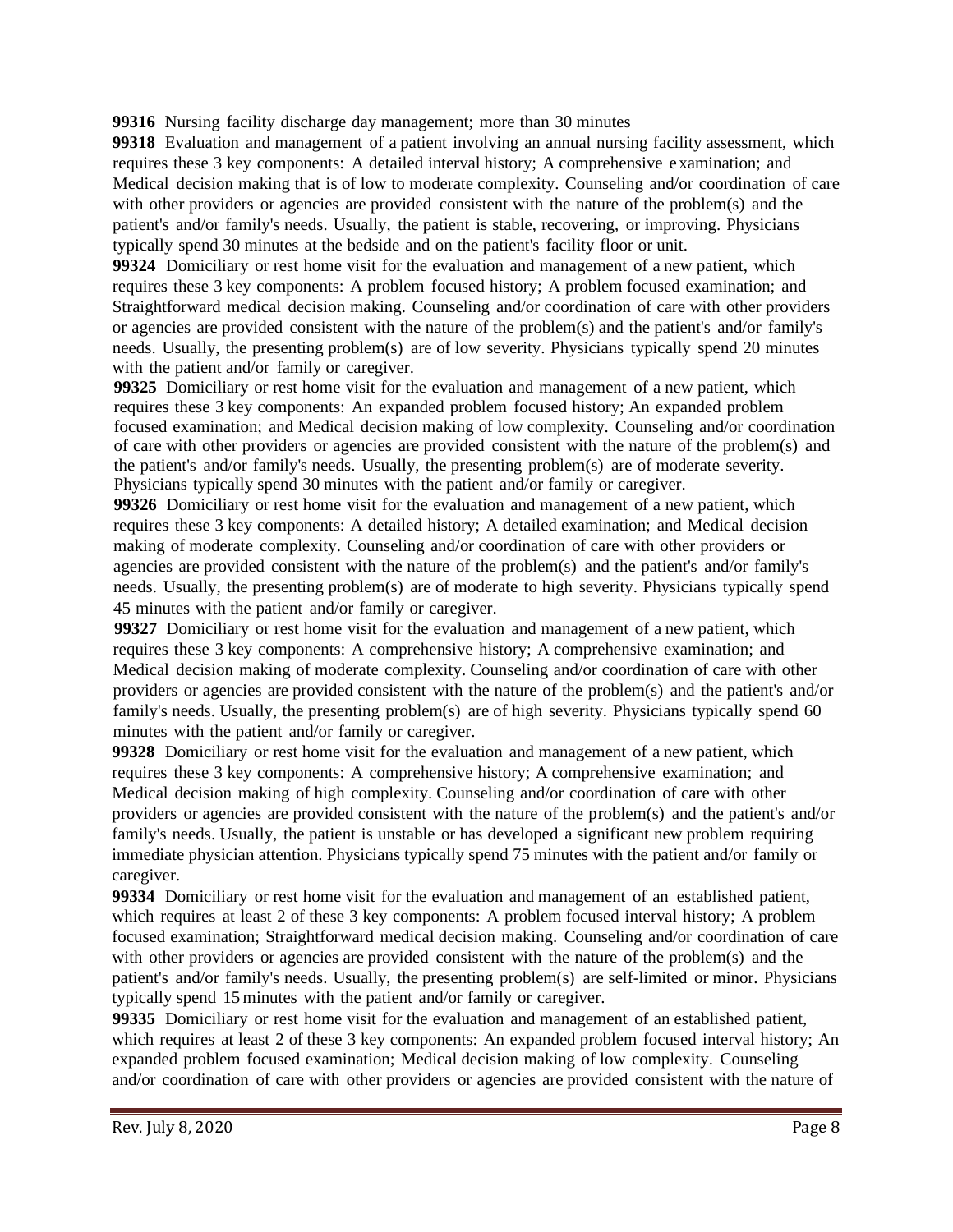the problem(s) and the patient's and/or family's needs. Usually, the presenting problem(s) are of low to moderate severity. Physicians typically spend 25 minutes with the patient and/or family or caregiver. **99336** Domiciliary or rest home visit for the evaluation and management of an established patient, which requires at least 2 of these 3 key components: A detailed interval history; A detailed examination; Medical decision making of moderate complexity. Counseling and/or coordination of care with other providers or agencies are provided consistent with the nature of the problem(s) and the patient's and/or family's needs. Usually, the presenting problem(s) are of moderate to high severity. Physicians typically spend 40 minutes with the patient and/or family or caregiver. **99337** Domiciliary or rest home visit for the evaluation and management of an established patient, which requires at least 2 of these 3 key components: A comprehensive interval history; A comprehensive examination; Medical decision making of moderate to high complexity. Counseling and/or coordination of care with other providers or agencies are provided consistent with the nature of the problem(s) and the patient's and/or family's needs. Usually, the presenting problem(s) are of moderate to high severity. The patient may be unstable or may have developed a significant new problem requiring immediate physician attention. Physicians typically spend 60 minutes with the patient and/or family or caregiver.

**99339** Individual physician supervision of a patient (patient not present) in home, domiciliary or rest home (eg, assisted living facility) requiring complex and multidisciplinary care modalities involving regular physician development and/or revision of care plans, review of subsequent reports of patient status, review of related laboratory and other studies, communication (including telephone calls) for purposes of assessment or care decisions with health care professional(s), family member(s), surrogate decision maker(s) (eg, legal guardian) and/or key caregiver(s) involved in patient's care, integration of new information into the medical treatment plan and/or adjustment of medical therapy, within a calendar month; 15-29 minutes

**99340** Individual physician supervision of a patient (patient not present) in home, domiciliary or rest home (eg, assisted living facility) requiring complex and multidisciplinary care modalities involving regular physician development and/or revision of care plans, review of subsequent reports of patient status, review of related laboratory and other studies, communication (including telephone calls) for purposes of assessment or care decisions with health care professional(s), family member(s), surrogate decision maker(s) (eg, legal guardian) and/or key caregiver(s) involved in patient's care, integration of new information into the medical treatment plan and/or adjustment of medical therapy, within a calendar month; 30 minutes or more

**99341** Home visit for the evaluation and management of a new patient, which requires these 3 key components: A problem focused history; A problem focused examination; and Straightforward medical decision making. Counseling and/or coordination of care with other providers or agencies are provided consistent with the nature of the problem(s) and the patient's and/or family's needs. Usually, the presenting problem(s) are of low severity. Physicians typically spend 20 minutes faceto-face with the patient and/or family.

**99342** Home visit for the evaluation and management of a new patient, which requires these 3 key components: An expanded problem focused history; An expanded problem focused examination; and Medical decision making of low complexity. Counseling and/or coordination of care with other providers or agencies are provided consistent with the nature of the problem(s) and the patient's and/or family's needs. Usually, the presenting problem(s) are of moderate severity. Physicians typically spend 30 minutes face-to-face with the patient and/or family.

**99343** Home visit for the evaluation and management of a new patient, which requires these 3 key components: A detailed history; A detailed examination; and Medical decision making of moderate complexity. Counseling and/or coordination of care with other providers or agencies are provided consistent with the nature of the problem(s) and the patient's and/or family's needs.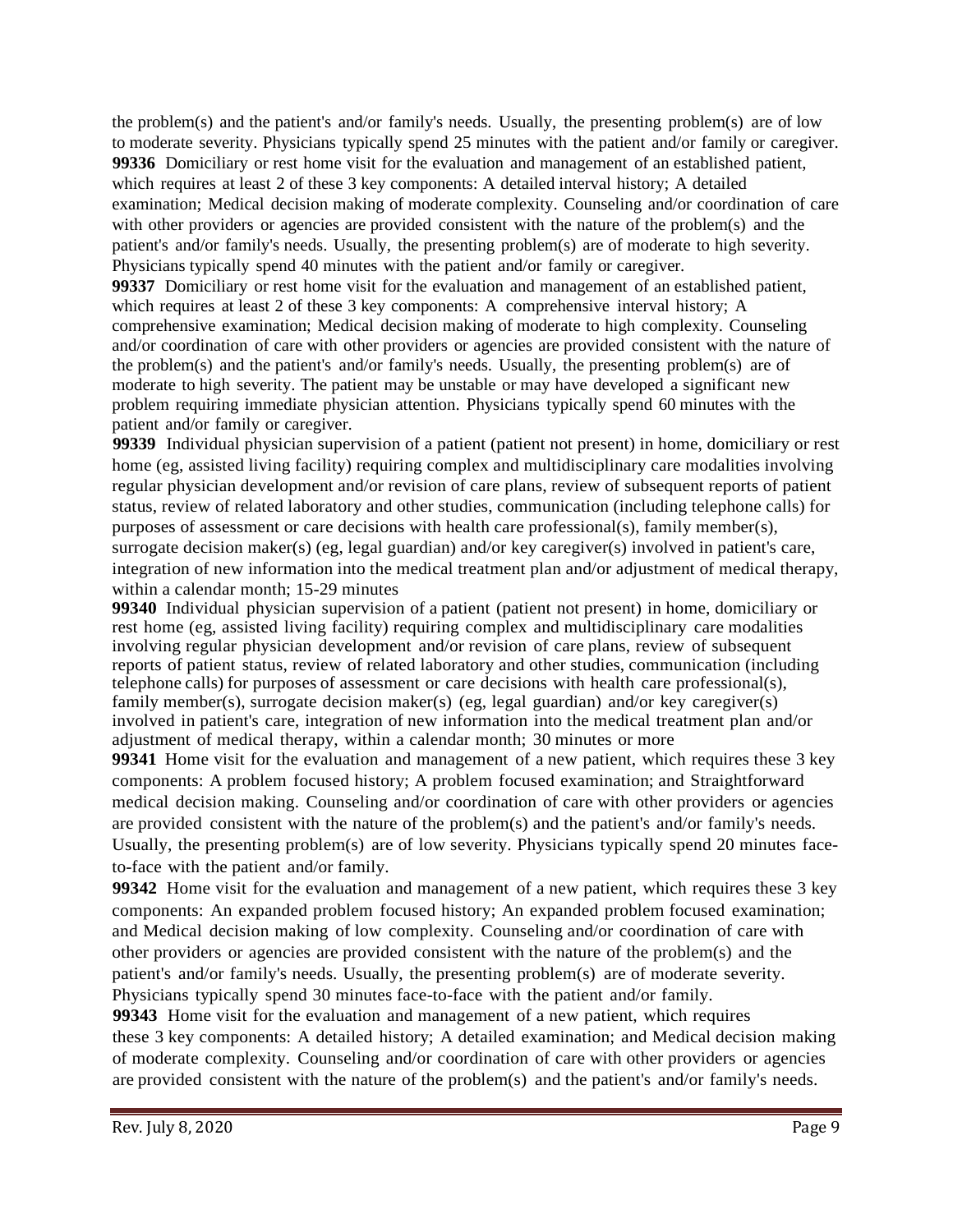Usually, the presenting problem(s) are of moderate to high severity. Physicians typically spend 45 minutes face-to-face with the patient and/or family.

**99344** Home visit for the evaluation and management of a new patient, which requires these 3 key components: A comprehensive history; A comprehensive examination; and Medical decision making of moderate complexity. Counseling and/or coordination of care with other providers or agencies are provided consistent with the nature of the problem(s) and the patient's and/or family's needs. Usually, the presenting problem(s) are of high severity. Physicians typically spend 60 minutes face-to-face with the patient and/or family.

**99345** Home visit for the evaluation and management of a new patient, which requires these 3 key components: A comprehensive history; A comprehensive examination; and Medical decision making of high complexity. Counseling and/or coordination of care with other providers or agencies are provided consistent with the nature of the problem(s) and the patient's and/or family's needs. Usually, the patient is unstable or has developed a significant new problem requiring immediate physician attention. Physicians typically spend 75 minutes face-to-face with the patient and/or family. **99347** Home visit for the evaluation and management of an established patient, which requires at least 2 of these 3 key components: A problem focused interval history; A problem focused examination; Straightforward medical decision making. Counseling and/or coordination of care with other providers or agencies are provided consistent with the nature of the problem(s) and the patient's and/or family's needs. Usually, the presenting problem(s) are self limited or minor. Physicians typically spend 1 5 minutes face-to-face with the patient and/or family.

**\*99348** Home visit for the evaluation and management of an established patient, which requires at least 2 of these 3 key components: An expanded problem focused interval history; An expanded problem focused examination; Medical decision making of low complexity. Counseling and/or coordination of care with other providers or agencies are provided consistent with the nature of the problem(s) and the patient's and/or family's needs. Usually, the presenting problem(s) are of low to moderate severity. Physicians typically spend 25 minutes face- to-face with the patient and/or family.

**99349** Home visit for the evaluation and management of an established patient, which requires at least 2 of these 3 key components: A detailed interval history; A detailed examination; Medical decision making of moderate complexity. Counseling and/or coordination of care with other providers or agencies are provided consistent with the nature of the problem(s) and the patient's and/or family's needs. Usually, the presenting problem(s) are moderate to high severity. Physicians typically spend 40 minutes face-to- face with the patient and/or family.

**99350** Home visit for the evaluation and management of an established patient, which requires at least 2 of these 3 key components: A comprehensive interval history; A comprehensive examination; Medical decision making of moderate to high complexity. Counseling and/or coordination of care with other providers or agencies are provided consistent with the nature of the problem(s) and the patient's and/or family's needs. Usually, the presenting problem(s) are of moderate to high severity. The patient may be unstable or may have developed a significant new problem requiring immediate physician attention. Physicians typically spend 60 minutes face-to-face with the patient and/or family. **99406** – Smoking and tobacco use cessation counseling visit; intermediate, greater than 3 minutes up to

10 minutes

**99408** – Alcohol and/or Substance Abuse (other than tobacco) screening and brief intervention, including time spent reviewing the results and counseling the patient, between 15-30 minutes

**99409** – Alcohol and/or Substance Abuse (other than tobacco) screening and brief intervention, including time spent reviewing the results and counseling the patient, greater than 30 minutes

**99460** Initial hospital or birthing center care, per day, for evaluation and management of normal newborn infant

**99461** Initial care, per day, for evaluation and management of normal newborn infant seen in other than hospital or birthing center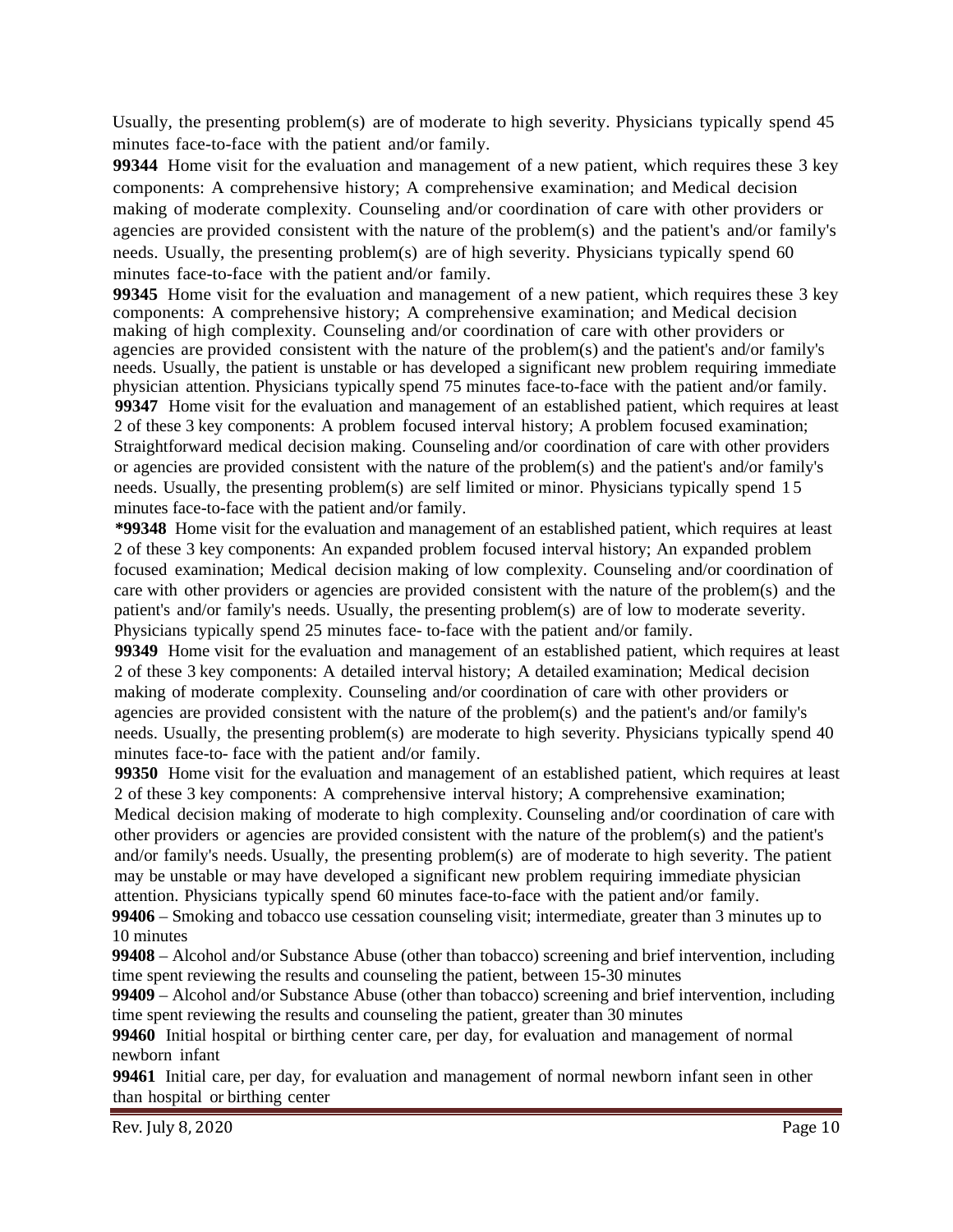**99462** Subsequent hospital care, per day, for evaluation and management of normal newborn **99463** Initial hospital or birthing center care, per day, for evaluation and management of normal newborn infant admitted and discharged on the same date

**99471** Initial inpatient pediatric critical care, per day, for the evaluation and management of a critically illinfant or young child, 29 days through 24 months of age

**99472** Subsequent inpatient pediatric critical care, per day, for the evaluation and management of a critically ill infant or young child, 29 days through 24 months of age

**99475** Initial inpatient pediatric critical care, per day, for the evaluation and management of a critically ill infant or young child, 2 through 5 years of age

**99476** Subsequent inpatient pediatric critical care, per day, for the evaluation and management of a critically ill infant or young child, 2 through 5 years of age

**99477** Initial hospital care, per day, for the evaluation and management of the neonate, 28 days of age or younger, who requires intensive observation, frequent interventions, and other intensive care services

**99499** Unlisted evaluation and management service

#### **Postoperative (Co-Management)**

**\*\*10060.55** Incision and drainage of abscess (eg, carbuncle, suppurative hidradenitis, cutaneous or subcutaneous abscess, cyst, furuncle, or paronychia); simple or single

**\*\*10061.55** Incision and drainage of abscess (eg, carbuncle, suppurative hidradenitis, cutaneous or subcutaneous abscess, cyst, furuncle, or paronychia); complicated or multiple

**\*\*10140.55** Incision and drainage of hematoma, seroma or fluid collection

**\*\*10160.55** Puncture aspiration of abscess, hematoma, bulla, or cyst

**\*\*11440.55** Excision, other benign lesion including margins, except skin tag (unless listed elsewhere), face, ears, eyelids, nose, lips, mucous membrane; excised diameter 0.5 cm or less **\*\*11441.55** Excision, other benign lesion including margins, except skin tag (unless listed elsewhere), face, ears, eyelids, nose, lips, mucous membrane; excised diameter 0.6 to 1.0 cm **\*\*11442.55** Excision, other benign lesion including margins, except skin tag (unless listed elsewhere), face, ears, eyelids, nose, lips, mucous membrane; excised diameter 1.1 to 2.0 cm **\*\*11443.55** Excision, other benign lesion including margins, except skin tag (unless listed elsewhere), face, ears, eyelids, nose, lips, mucous membrane; excised diameter 2.1 to 3.0 cm **\*\*11444.55** Excision, other benign lesion including margins, except skin tag (unless listed elsewhere), face, ears, eyelids, nose, lips, mucous membrane; excised diameter 3.1 to 4.0 cm **\*\*11446.55** Excision, other benign lesion including margins, except skin tag (unless listed elsewhere), face, ears, eyelids, nose, lips, mucous membrane; excised diameter over 4.0 cm **\*\*12011.55** Simple repair of superficial wounds of face, ears, eyelids, nose, lips and/or mucous membranes; 2.5 cm or less **\*\*12013.55** Simple repair of superficial wounds of face, ears, eyelids, nose, lips and/or mucous

membranes; 2.6 cm to 5.0 cm

**\*\*12014.55** Simple repair of superficial wounds of face, ears, eyelids, nose, lips and/or mucous membranes; 5.1 cm to 7.5 cm

**\*\*12015.55** Simple repair of superficial wounds of face, ears, eyelids, nose, lips and/or mucous membranes; 7.6 cm to 12.5 cm

**\*\*12016.55** Simple repair of superficial wounds of face, ears, eyelids, nose, lips and/or mucous membranes; 12.6 cm to 20.0 cm

**\*\*12017.55** Simple repair of superficial wounds of face, ears, eyelids, nose, lips and/or mucous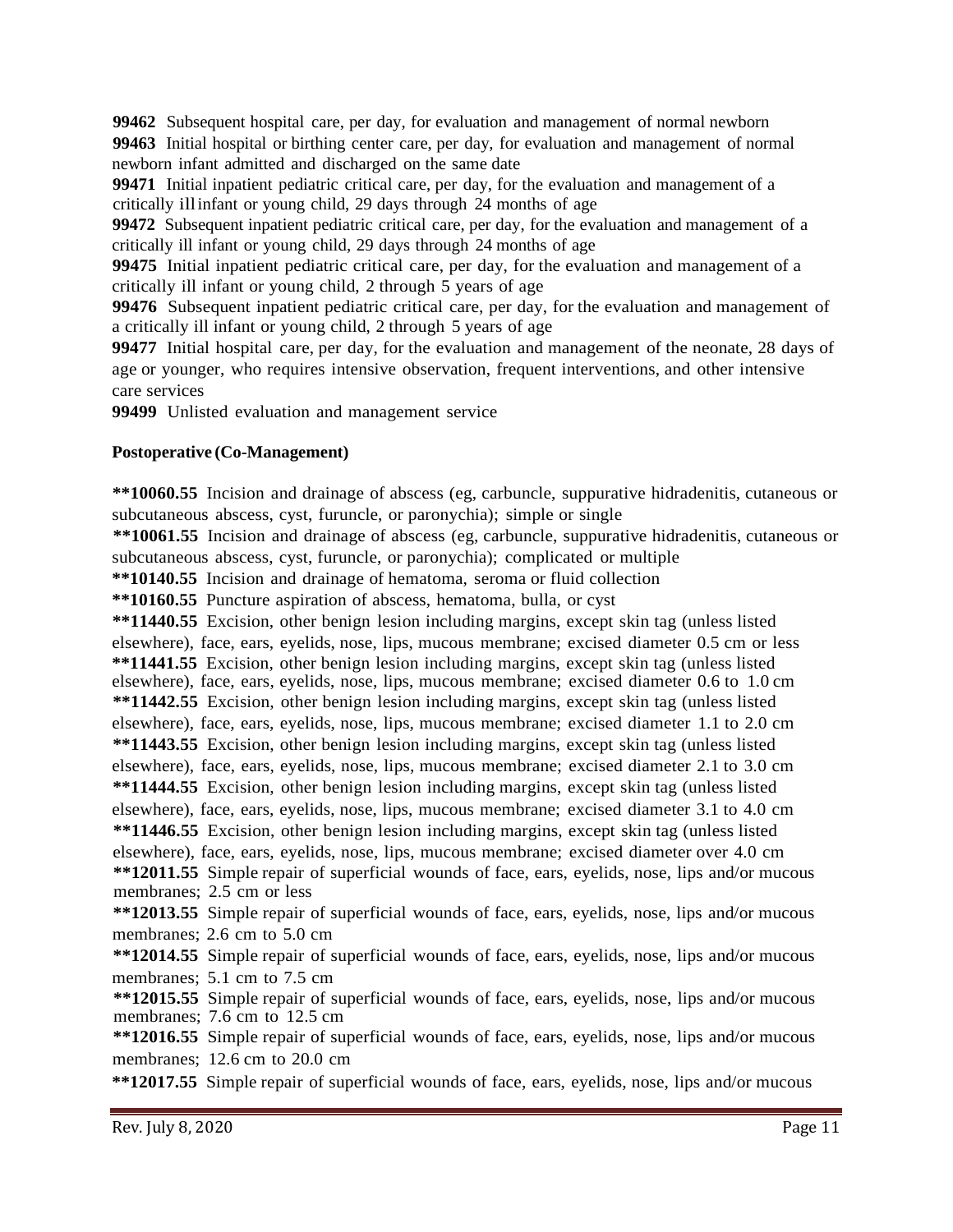membranes; 20.1 cm to 30.0 cm **\*\*12018.55** Simple repair of superficial wounds of face, ears, eyelids, nose, lips and/or mucous membranes; over 30.0 cm **\*\*12051.55** Repair, intermediate, wounds of face, ears, eyelids, nose, lips and/or mucous membranes; 2.5 cm or less **\*\*12052.55** Repair, intermediate, wounds of face, ears, eyelids, nose, lips and/or mucous membranes; 2.6 cm to 5.0 cm **\*\*12053.55** Repair, intermediate, wounds of face, ears, eyelids, nose, lips and/or mucous membranes; 5.1 cm to 7.5 cm **\*\*12054.55** Repair, intermediate, wounds of face, ears, eyelids, nose, lips and/or mucous membranes; 7.6 cm to 12.5 cm **\*\*12055.55** Repair, intermediate, wounds of face, ears, eyelids, nose, lips and/or mucous membranes; 12.6 cm to 20.0 cm **\*\*12056.55** Repair, intermediate, wounds of face, ears, eyelids, nose, lips and/or mucous membranes; 20.1 cm to 30.0 cm **\*\*12057.55** Repair, intermediate, wounds of face, ears, eyelids, nose, lips and/or mucous membranes; over 30.0 cm **\*\*13150.55** Repair, complex, eyelids, nose, ears and/or lips; 1.0 cm or less **\*\*13151.55** Repair, complex, eyelids, nose, ears and/or lips; 1.1 cm to 2.5 cm **\*\*13152.55** Repair, complex, eyelids, nose, ears and/or lips; 2.6 cm to 7.5 cm **\*\*13153.55** Repair, complex, eyelids, nose, ears and/or lips; each additional 5 cm or less (List separately in addition to code for primary procedure) **\*\*15820.55** Blepharoplasty, lower eyelid **\*\*15821.55** Blepharoplasty, lower eyelid; with extensive herniated fat pad **\*\*15822.55** Blepharoplasty, upper eyelid **\*\*15823.55** Blepharoplasty, upper eyelid; with excessive skin weighting down lid **\*\*17000.55** Destruction (eg, laser surgery, electrosurgery, cryosurgery, chemosurgery, surgical curettement), premalignant lesions (eg, actinic keratoses); first lesion **\*\*17003.55** Destruction (eg, laser surgery, electrosurgery, cryosurgery, chemosurgery, surgical curettement), premalignant lesions (eg, actinic keratoses); second through 14 lesions, each (List separately in addition to code for first lesion) **\*\*17004.55** Destruction (eg, laser surgery, electrosurgery, cryosurgery, chemosurgery, surgical curettement), premalignant lesions (eg, actinic keratoses), 15 or more lesions **\*\*17106.55** Destruction of cutaneous vascular proliferative lesions (eg, laser technique); less than  $10$  sq cm **\*\*17107.55** Destruction of cutaneous vascular proliferative lesions (eg, laser technique); 10.0 to 50.0 sq cm **\*\*17108.55** Destruction of cutaneous vascular proliferative lesions (eg, laser technique); over 50.0 sq cm **\*\*17110.55** Destruction (eg, laser surgery, electrosurgery, cryosurgery, chemosurgery, surgical curettement), of benign lesions other than skin tags or cutaneous vascular proliferative lesions; up to 14 lesions **\*\*17111.55** Destruction (eg, laser surgery; electrosurgery, cryosurgery, chemosurgery, surgical curettement), of benign lesions other than skin tags or cutaneous vascular proliferative lesions; 15 or more lesions **\*\*21256.55** Reconstruction of orbit with osteotomies (extracranial) and with bone grafts (includes obtaining autografts) (eg, micro-ophthalmia)

**\*\*21260.55** Periorbital osteotomies for orbital hypertelorism, with bone grafts; extracranial approach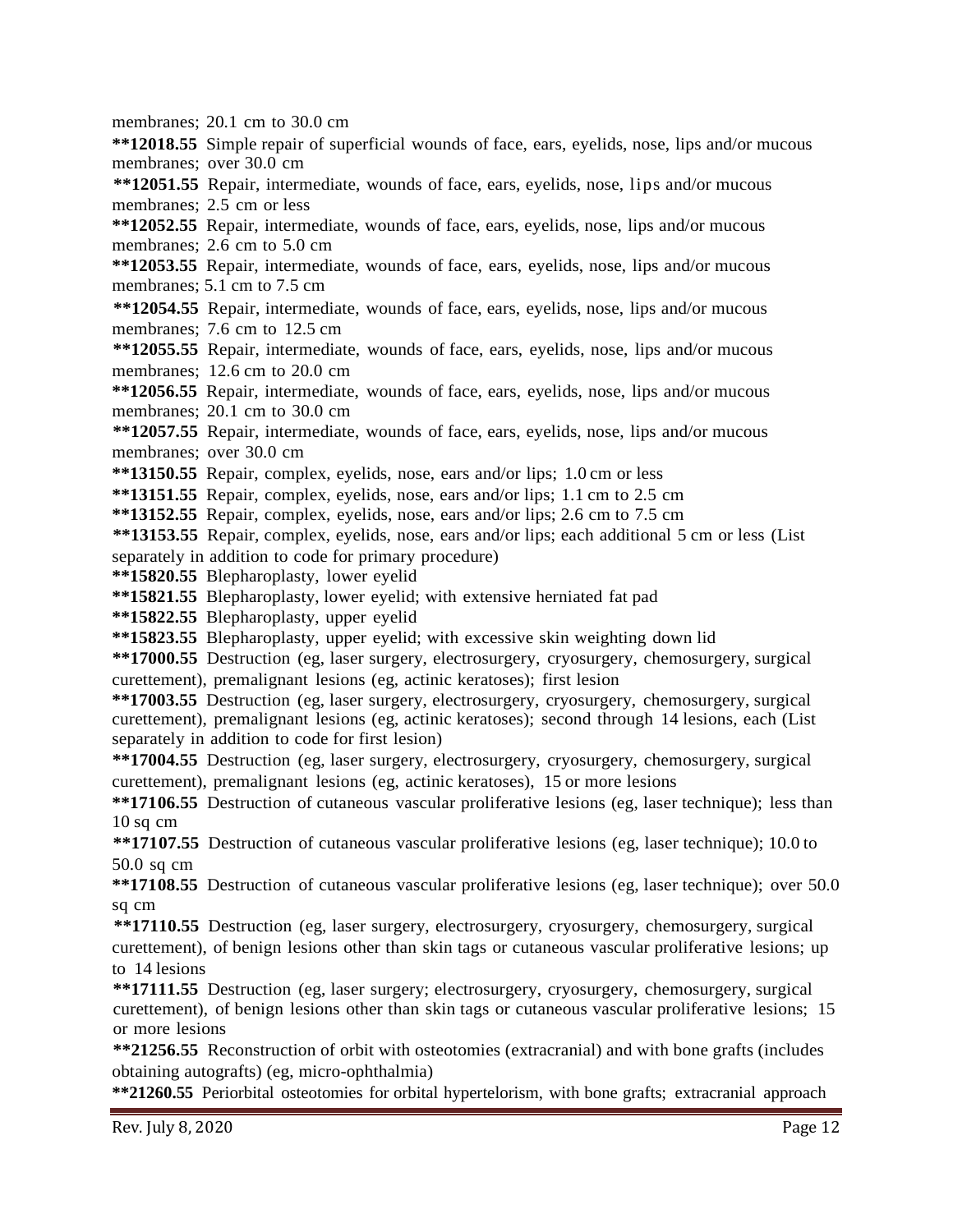**\*\*21261.55** Periorbital osteotomies for orbital hypertelorism, with bone grafts; combined intra- and extracranial approach

**\*\*21263.55** Periorbital osteotomies for orbital hypertelorism, with bone grafts; with forehead advancement

**\*\*21267.55** Orbital repositioning, periorbital osteotomies, unilateral, with bone grafts; extracranial approach

**\*\*21268.55** Orbital repositioning, periorbital osteotomies, unilateral, with bone grafts; combined intraand extracranial approach

**\*\*21280.55** Medial canthopexy (separate procedure)

**\*\*21282.55** Lateral canthopexy

**\*\*21385.55** Open treatment of orbital floor blowout fracture; transantral approach (Caldwell-Luc type operation)

**\*\*21386.55** Open treatment of orbital floor blowout fracture; periorbital approach

**\*\*21387.55** Open treatment of orbital floor blowout fracture; combined approach

**\*\*21390.55** Open treatment of orbital floor blowout fracture; periorbital approach, with alloplastic or other implant

**\*\*21395.55** Open treatment of orbital floor blowout fracture; periorbital approach with bone graft (includes obtaining graft)

**\*\*21400.55** Closed treatment of fracture of orbit, except blowout; without manipulation

**\*\*21401.55** Closed treatment of fracture of orbit, except blowout; with manipulation

**\*\*21406.55** Open treatment of fracture of orbit, except blowout; without implant

**\*\*21407.55** Open treatment of fracture of orbit, except blowout; with implant

**\*\*21408.55** Open treatment of fracture of orbit, except blowout; with bone grafting (includes obtaining graft)

**\*\*64612.55** Chemodenervation of muscle(s); muscle(s) innervated by facial nerve (eg, for blepharospasm, hemifacial spasm)

**\*\*65091.55** Evisceration of ocular contents; without implant

**\*\*65093.55** Evisceration of ocular contents; with implant

**\*\*65101.55** Enucleation of eye; without implant

**\*\*65103.55** Enucleation of eye; with implant, muscles not attached to implant

**\*\*65105.55** Enucleation of eye; with implant, muscles attached to implant

**\*\*65110.55** Exenteration of orbit (does not include skin graft), removal of orbital contents; only

**\*\*65112.55** Exenteration of orbit (does not include skin graft), removal of orbital contents; with therapeutic removal of bone

**\*\*65114.55** Exenteration of orbit (does not include skin graft), removal of orbital contents; with muscle or myocutaneous f1ap

**\*\*65125.55** Modification of ocular implant with placement or replacement of pegs (eg, drilling receptacle for prosthesis appendage) (separate procedure)

**\*\*65130.55** Insertion of ocular implant secondary; after evisceration, in scleral shell

**\*\*65135.55** Insertion of ocular implant secondary; after enucleation, muscles not attached to implant

**\*\*65140.55** Insertion of ocular implant secondary; after enucleation, muscles attached to implant

**\*\*65150.55** Reinsertion of ocular implant; with or without conjunctival graft

**\*\*65155.55** Reinsertion of ocular implant; with use of foreign material for reinforcement and/or attachment of muscles to implant

**\*\*65175.55** Removal of ocular implant

**\*\*65235.55** Removal of foreign body, intraocular; from anterior chamber of eye or lens

**\*\*65260.55** Removal of foreign body, intraocular; from posterior segment, magnetic extraction, anterior or posterior route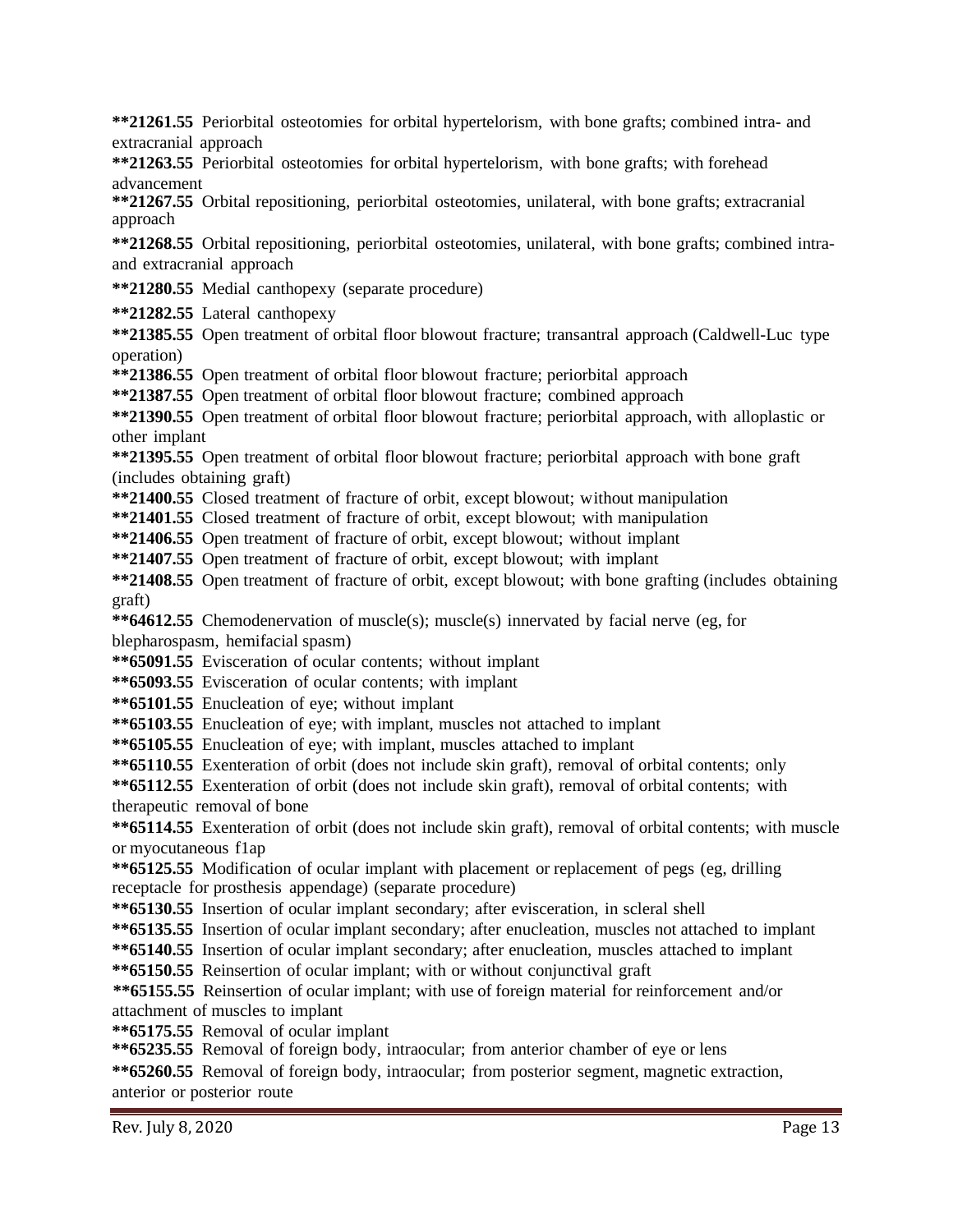**\*\*65265.55** Removal of foreign body, intraocular; from posterior segment, nonmagnetic extraction **\*\*65270.55** Repair of laceration; conjunctiva, with or without nonperforating laceration sclera, direct closure **\*\*65272.55** Repair of laceration; conjunctiva, by mobilization and rearrangement, without hospitalization **\*\*65273.55** Repair of laceration; conjunctiva, by mobilization and rearrangement, with hospitalization **\*\*65275.55** Repair of laceration; cornea, nonperforating, with or without removal foreign body **\*\*65280.55** Repair of laceration; cornea and/or sclera, perforating, not involving uveal tissue **\*\*65285.55** Repair of laceration; cornea and/or sclera, perforating, with reposition or resection of uveal tissue \*\*65286.55 Repair of laceration; application of tissue glue, wounds of cornea and/or sclera **\*\*65290.55** Repair of wound, extraocular muscle, tendon and/or Tenon's capsule **\*\*65400.55** Excision of lesion, cornea (keratectomy, lamellar, partial), except pterygium **\*\*65420.55** Excision or transposition of pterygium; without graft **\*\*65426.55** Excision or transposition of pterygium; with graft **\*\*65436.55** Removal of corneal epithelium; with application of chelating agent (eg, EDTA) **\*\*65450.55** Destruction of lesion of cornea by cryotherapy, photocoagulation or thermocauterization **\*\*65600.55** Multiple punctures of anterior cornea (eg, for corneal erosion, tattoo) **\*\*6571 0.55** Keratoplasty (corneal transplant); anterior lamellar **\*\*65730.55** Keratoplasty (corneal transplant); penetrating (except in aphakia or pseudophakia) **\*\*65750.55** Keratoplasty (corneal transplant); penetrating (in aphakia) **\*\*65755.55** Keratoplasty (corneal transplant); penetrating (in pseudoaphakia) **\*\*65756.55** Keratoplasty (corneal transplant); endothelial **\*\*65757.55** Backbench preparation of corneal endothelial allograft prior to transplantation (List separately in addition to code for primary procedure) **\*\*65770.55** Keratoprosthesis **\*\*65772.55** Corneal relaxing incision for correction of surgically induced astigmatism **\*\*65775.55** Corneal wedge resection for correction of surgically induced astigmatism **\*\*65780.55** Ocular surface reconstruction; amniotic membrane transplantation **\*\*65781.55** Ocular surface reconstruction; limbal stem cell allograft (eg, cadaveric or living donor) **\*\*65782.55** Ocular surface reconstruction; limbal conjunctival autograft (includes obtaining graft) **\*\*65810.55** Paracentesis of anterior chamber of eye (separate procedure); with removal of vitreous and/or discussion of anterior hyaloid membrane, with or without air injection **\*\*65815.55** Paracentesis of anterior chamber of eye (separate procedure); with removal of blood, with or without irrigation and/or air injection **\*\*65820.55** Goniotomy **\*\*65850.55** Trabeculotomy ab externo **\*\*65855.55** Trabeculoplasty by laser surgery, 1 or more sessions (defined treatment series) **\*\*65860.55** Severing adhesions of anterior segment, laser technique (separate procedure) **\*\*65865.55** Severing adhesions of anterior segment of eye, incisional technique (with or without injection of air or liquid) (separate procedure); goniosynechiae **\*\*65870.55** Severing adhesions of anterior segment of eye, incisional technique (with or without injection of air or liquid) (separate procedure); anterior synechiae, except goniosynechiae **\*\*65875.55** Severing adhesions of anterior segment of eye, incisional technique (with or without injection of air or liquid) (separate procedure); posterior synechiae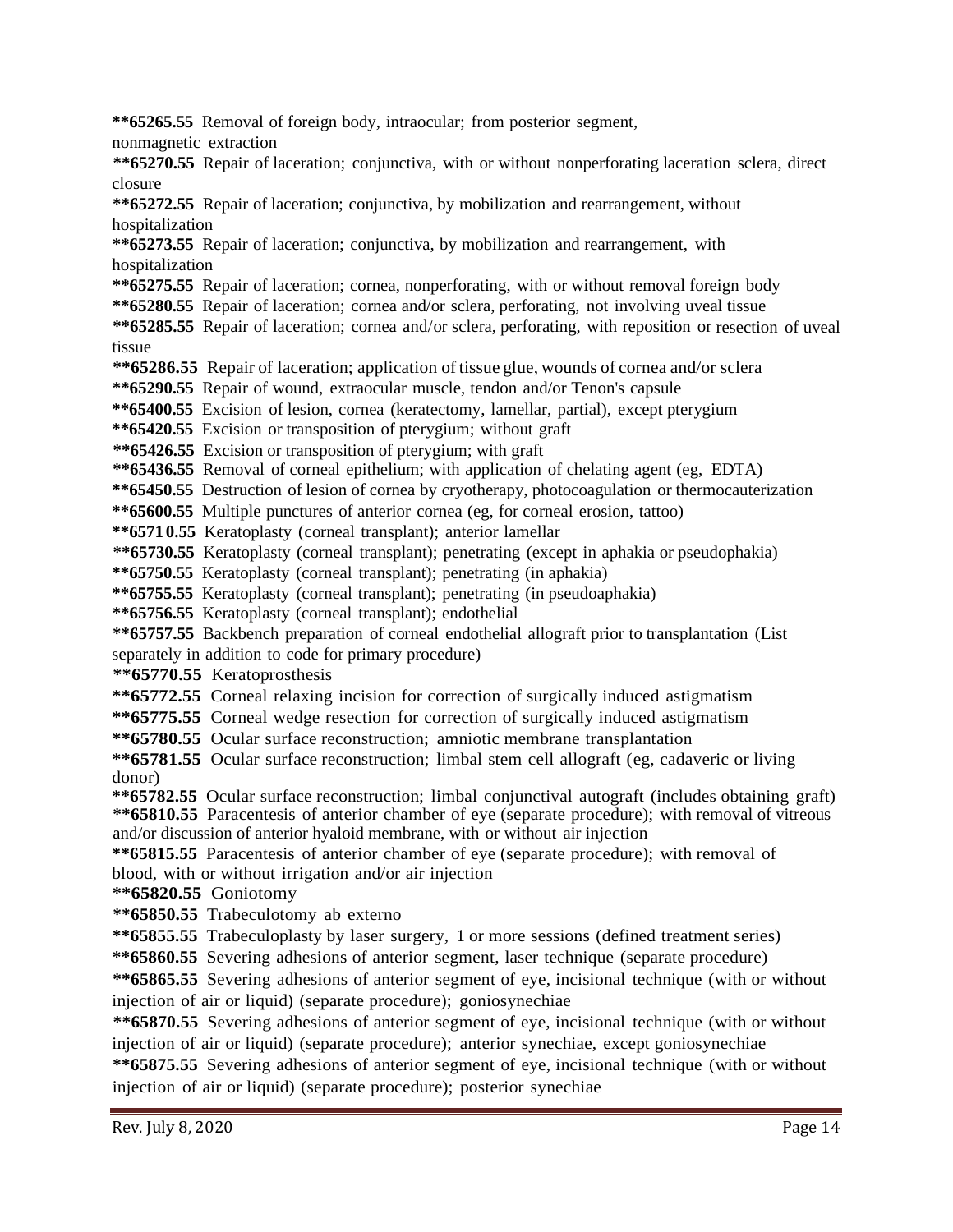**\*\*65880.55** Severing adhesions of anterior segment of eye, incisional technique (with or without injection of air or liquid) (separate procedure); corneovitreal adhesions **\*\*65900.55** Removal of epithelial down growth, anterior chamber of eye **\*\*65920.55** Removal of implanted material, anterior segment of eye **\*\*65930.55** Removal of blood clot, anterior segment of eye **\*\*66020.55** Injection, anterior chamber of eye (separate procedure); air or liquid **\*\*66030.55** Injection, anterior chamber of eye (separate procedure); medication **\*\*66130.55** Excision of lesion, sclera **\*\*66150.55** Fistulization of sclera for glaucoma; trephination with iridectomy **\*\*66155.55** Fistulization of sclera for glaucoma; thermocauterization with iridectomy **\*\*66160.55** Fistulization of sclera for glaucoma; sclerectomy with punch or scissors, with iridectomy **\*\*66165.55** Fistulization of sclera for glaucoma; iridencleisis or iridotasis **\*\*66170.55** Fistulization of sclera for glaucoma; trabeculectomy ab externo in absence of previous surgery **\*\*66172.55** Fistulization of sclera for glaucoma; trabeculectomy ab externo with scarring from previous ocular surgery or trauma (includes injection of antifibrotic agents) **\*\*66174.55** Transluminal dilation of Schlemm's Canal **\*\*66180.55** Aqueous shunt to extraocular reservoir (eg, Molteno, Schocket, Denver- Krupin) **\*\*66183.55** Insertion of anterior segment aqueous drainage device, without extraocular reservoir; external approach **\*\*66185.55** Revision of aqueous shunt to extraocular reservoir **\*\*66220.55** Repair of scleral staphyloma; without graft **\*\*66225.55** Repair of scleral staphyloma; with graft **\*\*66250.55** Revision or repair of operative wound of anterior segment, any type, early or late, major or minor procedure **\*\*66500.55** Iridectomy by stab incision (separate procedure); except transfixion **\*\*66505.55** Iridectomy by stab incision (separate procedure); with transfixion as for iris bombe **\*\*66600.55** Iridectomy, with corneoscleral or corneal section; for removal of lesion **\*\*66605.55** Iridectomy, with corneoscleral or corneal section; with cyclectomy **\*\*66625.55** Iridectomy with corneoscleral or corneal section; peripheral for glaucoma (separate procedure) **\*\*66630.55** Iridectomy, with corneoscleral or corneal section; sector for glaucoma (separate procedure) **\*\*66635.55** Iridectomy, with corneoscleral or corneal section; optical (separate procedure) **\*\*66680.55** Repair of iris, ciliary body (as for iridodialysis) **\*\*66682.55** Suture of iris, ciliary body (separate procedure) with retrieval of suture through small incision (eg, McCannel suture) **\*\*66700.55** Ciliary body destruction; diathermy **\*\*66710.55** Ciliary body destruction; cyclophotocoagulation, transscleral **\*\*66711.55** Ciliary body destruction; cyclophotocoagulation, endoscopic **\*\*66720.55** Ciliary body destruction; cryotherapy **\*\*66740.55** Ciliary body destruction; cyclodialysis **\*\*66761.55** Iridotomy/iridectomy by laser surgery (eg, for glaucoma) (1 or more sessions) **\*\*66762.55** Iridoplasty by photocoagulation (1 or more sessions) (eg, for improvement of vision, for widening of anterior chamber angle)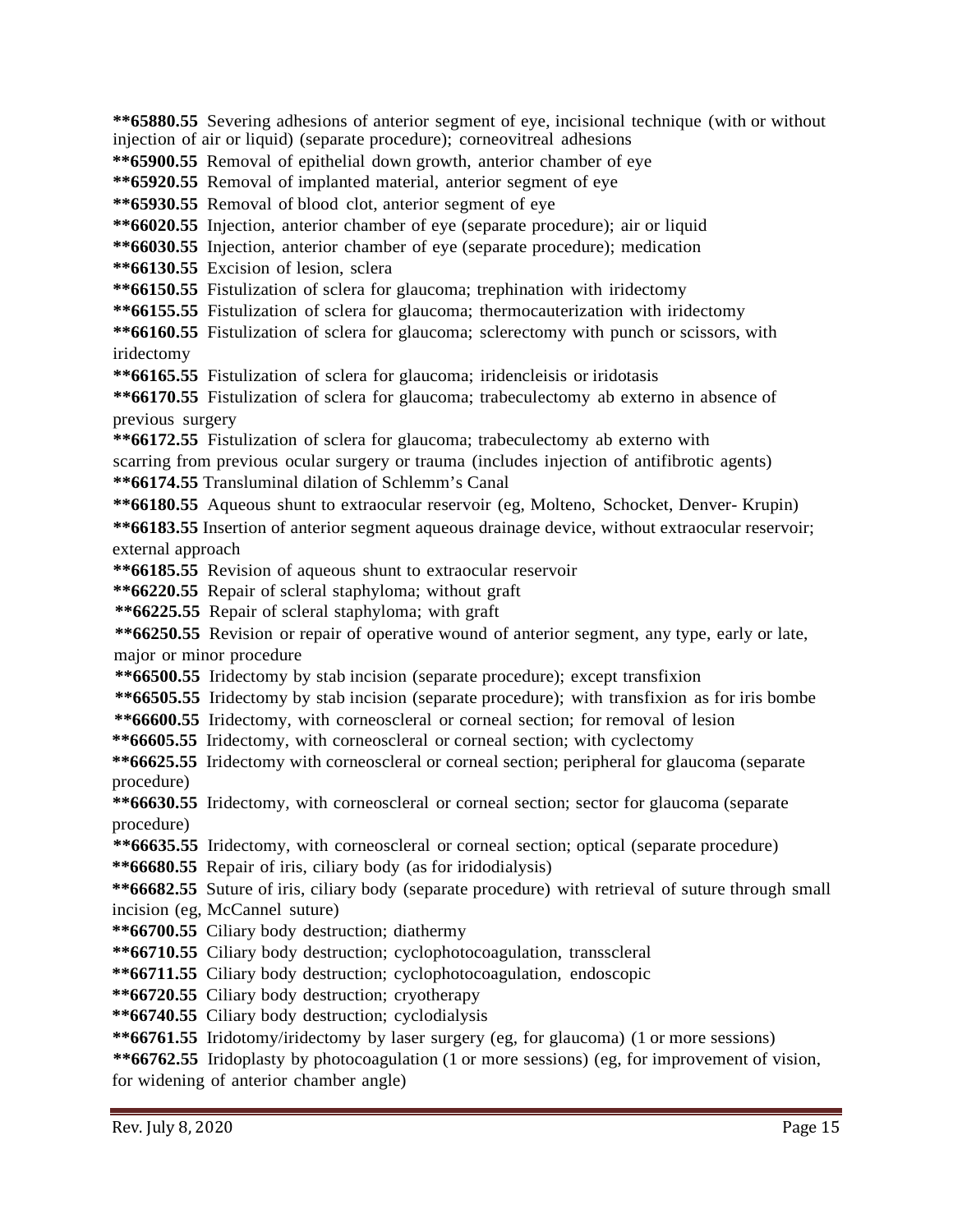**\*\*66770.55** Destruction of cyst or lesion iris or ciliary body (nonexcisional procedure)

**\*\*66820.55** Discission of secondary membranous cataract (opacified posterior lens capsule and/or anterior hyaloid); stab incision technique (Ziegler or Wheeler knife)

**\*\*66821.55** Discission of secondary membranous cataract (opacified posterior lens capsule and/or anterior hyaloid); laser surgery (eg, YAG laser) (1 or more stages)

**\*\*66825.55** Repositioning of intraocular lens prosthesis, requiring an incision (separate procedure) **\*\*66830.55** Removal of secondary membranous cataract (opacified posterior lens capsule and/or ante1ior hyaloid) with corneo-scleral section, with or without iridectomy (iridocapsulotomy, iridocapsulectomy)

**\*\*66840.55** Removal of lens material; aspiration technique, 1 or more stages

**\*\*66850.55** Removal of lens material; phacofragmentation technique (mechanical or ultrasonic) (eg, phacoemulsification), with aspiration

**\*\*66852.55** Removal of lens material; pars plana approach, with or without vitrectomy **\*\*66920.55** Removal of lens material; intracapsular

**\*\*66930.55** Removal of lens material; inracapsular, for dislocated lens

**\*\*66940.55** Removal of lens material; extracapsular (other than 66840, 66850, 66852)

**\*\*66982.55** Extracapsular cataract removal with insettion of intraocular lens prosthesis (1-stage procedure), manual or mechanical technique (eg, irrigation and aspiration or phacoemulsification), complex, requiring devices or techniques not generally used in routine cataract surgery (eg, iris expansion device, suture support for intraocular lens, or primary posterior capsulorrhexis) or perfomed on patients in the amblyogenic developmental stage

**\*\*66983.55** Intracapsular cataract extraction with insertion of intraocular lens prosthesis (1 stage procedure)

**\*\*66984.55** Extracapsular cataract removal with insertion of intraocular lens prosthesis (1 stage procedure), manual or mechanical technique (eg, irrigation and aspiration or phacoemulsification) **\*\*66985.55** Insertion of intraocular lens prosthesis (secondary implant), not associated with concurrent cataract removal

**\*\*66986.55** Exchange of intraocular lens

**\*\*66987.55** Cataract surgery with endocyclophotocoagulation ECP

**\*\*66988.55** Cataract surgery with endocyclophotocoagulation ECP

**\*\*67005.55** Removal of vitreous, anterior approach (open sky technique or limbal incision); partial removal

**\*\*67010.55** Removal of vitreous, anterior approach (open sky technique or limbal incision); subtotal removal with mechanical vitrectomy

**\*\*67015.55** Aspiration or release of vitreous, subretinal or choroidal fluid, pars plana approach (posterior sclerotomy)

**\*\*67025.55** Injection of vitreous substitute, pars plana or limbal approach (fluid-gas exchange), with or without aspiration (separate procedure)

**\*\*67027.55** Implantation of intravitreal drug delivery system (eg, ganciclovir implant), includes concomitant removal of vitreous

**\*\*67030.55** Discission of vitreous strands (without removal), pars plana approach

**\*\*67031.55** Severing of vitreous strands, vitreous face adhesions, sheets, membranes or opacities, laser surgery **(**1 or more stages)

**\*\*67036.55** Vitrectomy, mechanical, pars plana approach;

**\*\*67039.55** Vitrectomy, mechanical, pars plana approach; with focal endolaser photocoagulation

**\*\*67040.55** Vitrectomy, mechanical, pars plana approach; with endolaser panretinal photocoagulation **\*\*67041.55** Vitrectomy, mechanical, pars plana approach; with removal of preretinal cellular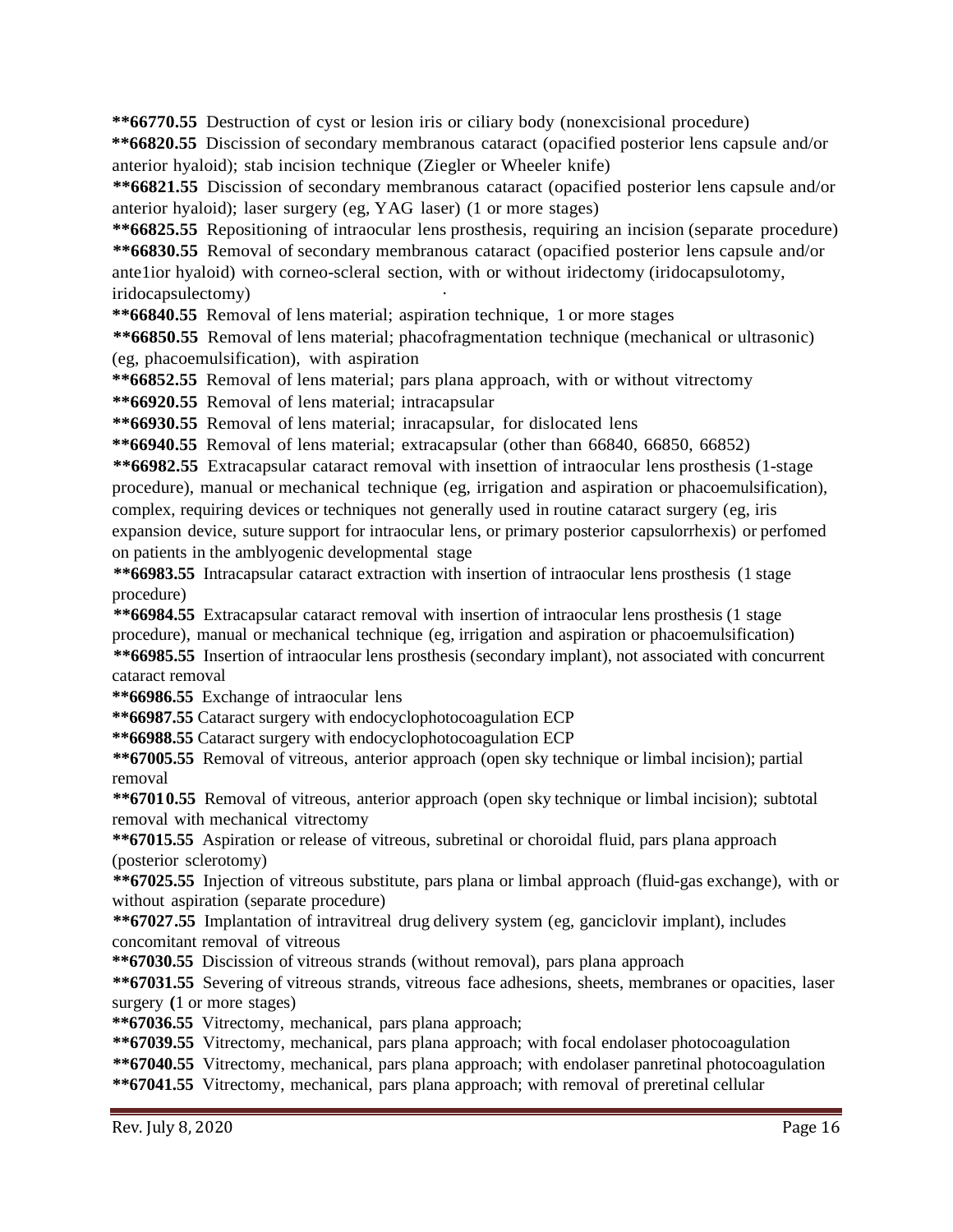membrane (eg, macular pucker)

**\*\*67042.55** Vitrectomy, mechanical, pars plana approach; with removal of internal limiting membrane of retina (eg, for repair of macular hole, diabetic macular edema), includes, if performed, intraocular tamponade (ie, air, gas or silicone oil)

**\*\*67043.55** Vitrectomy, mechanical, pars plana approach; with removal of subretinal membrane (eg, choroidal neovascularization), includes, if performed, intraocular tamponade (ie, air, gas or silicone oil) and laser photocoagulation

**\*\*67101.55** Repair of retinal detachment, 1 or more sessions; cryotherapy or diathermy, with or without drainage of subretinal fluid

**\*\*67105.55** Repair of retinal detachment, 1 or more sessions; photocoagulation, with or without drainage of subretinal fluid

**\*\*67107.55** Repair of retinal detachment; scleral buckling (such as lamellar scleral dissection, imbrication or encircling procedure), with or without implant, with or without cryotherapy, photocoagulation, and drainage of subretinal fluid

**\*\*67108.55** Repair of retinal detachment; with vitrectomy, any method, with or without air or gas tamponade, focal endolaser photocoagulation, cryotherapy, drainage of subretinal fluid, scleral buckling, and/or removal of lens by same technique

**\*\*67110.55** Repair of retinal detachment; by injection of air or other gas (eg, pneumatic retinopexy)

**\*\*67112.55** Repair of retinal detachment; by scleral buckling or vitrectomy, on patient having previous ipsilateral retinal detachment repair(s) using scleral buckling or vitrectomy techniques

**\*\*67113.55** Repair of complex retinal detachment (eg, proliferative vitreoretinopathy, Stage C-1 or greater, diabetic traction retinal detachment, retinopathy of prematurity, retinal tear of greater than 90 degrees), with vitrectomy and membrane peeling, may include air, gas, or silicone oil tamponade, cryotherapy, endolaser photocoagulation, drainage of subretinal fluid, scleral buckling, and /or removal of lens

**\*\*67115.55** Release of encircling material (posterior segment)

**\*\*67120.55** Removal of implanted material, posterior segment; extraocular

**\*\*67121.55** Removal of implanted material, posterior segment; intraocular

**\*\*67141.55** Prophylaxis of retinal detachment (eg, retinal break, lattice degeneration) without drainage, 1 or more sessions; cryotherapy, diathermy

**\*\*67145.55** Prophylaxis of retinal detachment (eg, retinal break, lattice degeneration) without drainage, 1 or more sessions; photocoagulation (laser or xenon arc)

**\*\*67208.55** Destruction of localized lesion of retina (eg, macular edema, tumors), 1 or more sessions; cryotherapy, diathermy

**\*\*67210.55** Destruction of localized lesion of retina (eg, macular edema, tumors), 1 or more sessions; photocoagulation

**\*\*67218.55** Destruction of localized lesion of retina (eg, macular edema, tumors), 1 or more sessions; radiation by implantation of source (includes removal of source)

**\*\*67220.55** Destruction of localized lesion of choroid (eg, choroidal neovascularization); photocoagulation (eg, laser), 1 or more sessions

**\*\*67227.55** Destruction of extensive or progressive retinopathy (eg, diabetic retinopathy), 1 or more sessions, cryotherapy, diathermy

**\*\*67228.55** Treatment of extensive or progressive retinopathy, 1 or more sessions; (eg, diabetic retinopathy), photocoagulation

**\*\*67229.55** Treatment of extensive or progressive retinopathy, 1 or more sessions; preterm infant (less than 37 weeks gestation at birth), performed from birth up to 1 year of age (eg, retinopathy of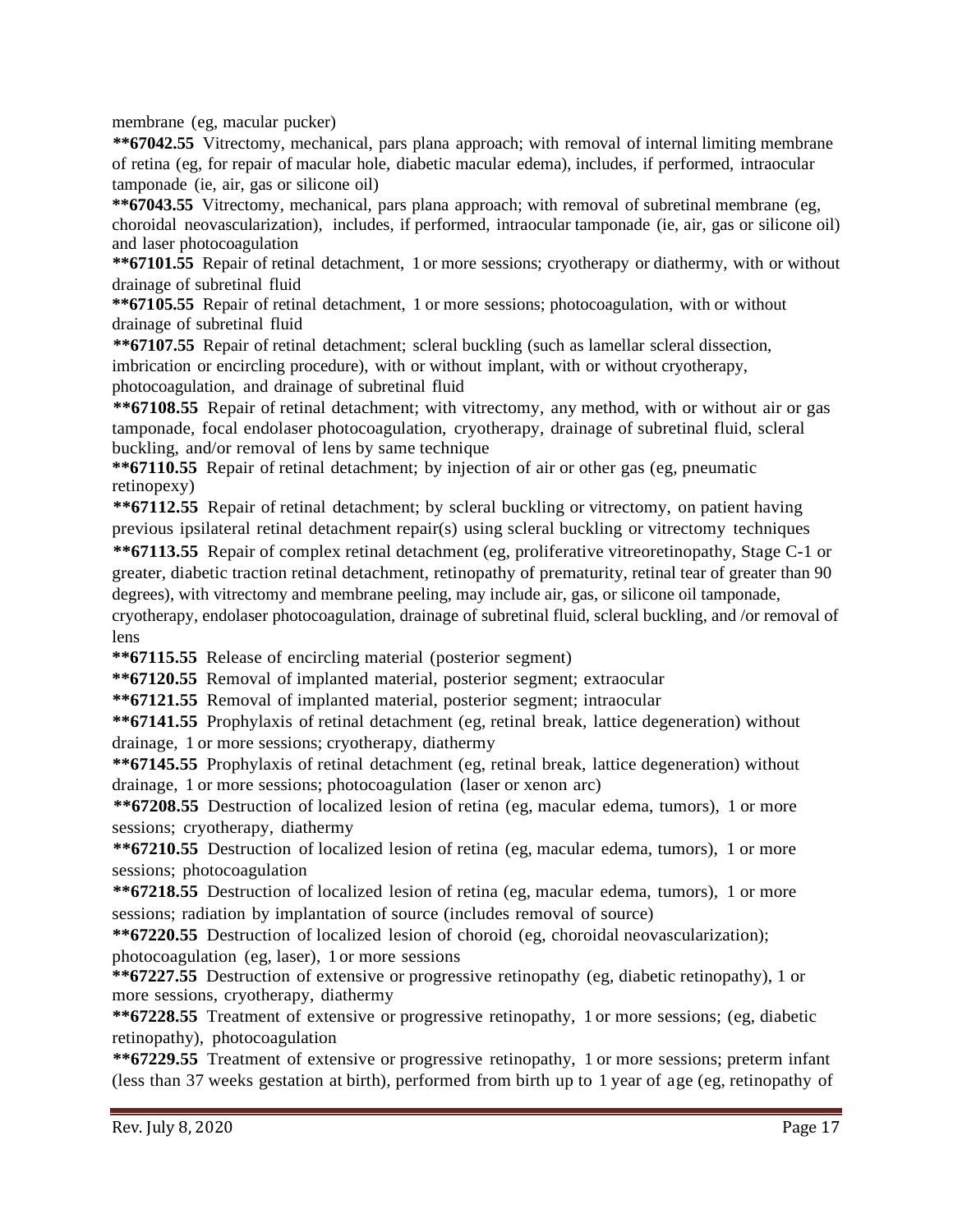prematurity), photocoagulation or cryotherapy

**\*\*67250.55** Scleral reinforcement (separate procedure); without graft

**\*\*67255.55** Scleral reinforcement (separate procedure); with graft

**\*\*67311.55** Strabismus surgery, recession or resection procedure; 1 horizontal muscle

**\*\*67312.55** Strabismus surgery, recession or resection procedure; 2 horizontal muscles

**\*\*67314.55** Strabismus surgery, recession or resection procedure; 1 vertical muscle (excluding superior oblique)

**\*\*67316.55** Strabismus surgery, recession or resection procedure; 2 or more vertical muscles (excluding superior oblique)

**\*\*67318.55** Strabismus surgery, any procedure, superior oblique muscle

**\*\*67343.55** Release of extensive scar tissue without detaching extraocular muscle (separate procedure)

**\*\*67345.55** Chemodenervation of extraocular muscle

**\*\*67400.55** Orbitotomy without bone flap (frontal or transconjunctival approach); for exploration, with or without biopsy

**\*\*67405.55** Orbitotomy without bone flap (frontal or transconjunctival approach); with drainage only

**\*\*67412.55** Orbitotomy without bone flap (frontal or transconjunctival approach); with removal of lesion

**\*\*67413.55** Orbitotomy without bone flap (frontal or transconjunctival approach); with removal of foreign body

**\*\*67414.55** Orbitotomy without bone flap (frontal or transconjunctival approach); with removal of bone for decompression

**\*\*67420.55** Orbitotomy with bone flap or window, lateral approach (eg, Kroenlein); with removal of lesion

**\*\*67430.55** Orbitotomy with bone flap or window, lateral approach (eg, Kroenlein); with removal of foreign body

**\*\*67440.55** Orbitotomy with bone flap or window, lateral approach (eg, Kroenlein); with drainage **\*\*67445.55** Orbitotomy with bone flap or window, lateral approach (eg, Kroenlein); with removal

of bone for decompression

**\*\*67450.55** Orbitotomy with bone flap or window, lateral approach (eg, Kroenlein); for

exploration, with or without biopsy

**\*\*67550.55** Orbital implant (implant outside muscle cone); insertion

**\*\*67560.55** Orbital implant (implant outside muscle cone); removal or revision

**\*\*67570.55** Optic nerve decompression (eg, incision or fenestration of optic nerve sheath)

**\*\*67700.55** Blepharotomy, drainage of abscess, eyelid

**\*\*67710.55** Severing of tarsorrhaphy

**\*\*67715.55** Canthotomy (separate procedure)

**\*\*67800.55** Excision of chalazion; single

**\*\*67801.55** Excision of chalazion; multiple, same lid

**\*\*67805.55** Excision of chalazion; multiple, different lids

**\*\*67808.55** Excision of chalazion; under general anesthesia and/or requiring hospitalization, single or multiple

**\*\*67825.55** Correction of trichiasis; epilation by other than forceps (eg, by

electrosurgery, cryotherapy, laser surgery)

**\*\*67830.55** Correction of trichiasis; incision of lid margin

**\*\*67835.55** Correction of trichiasis; incision of lid margin, with free mucous membrane graft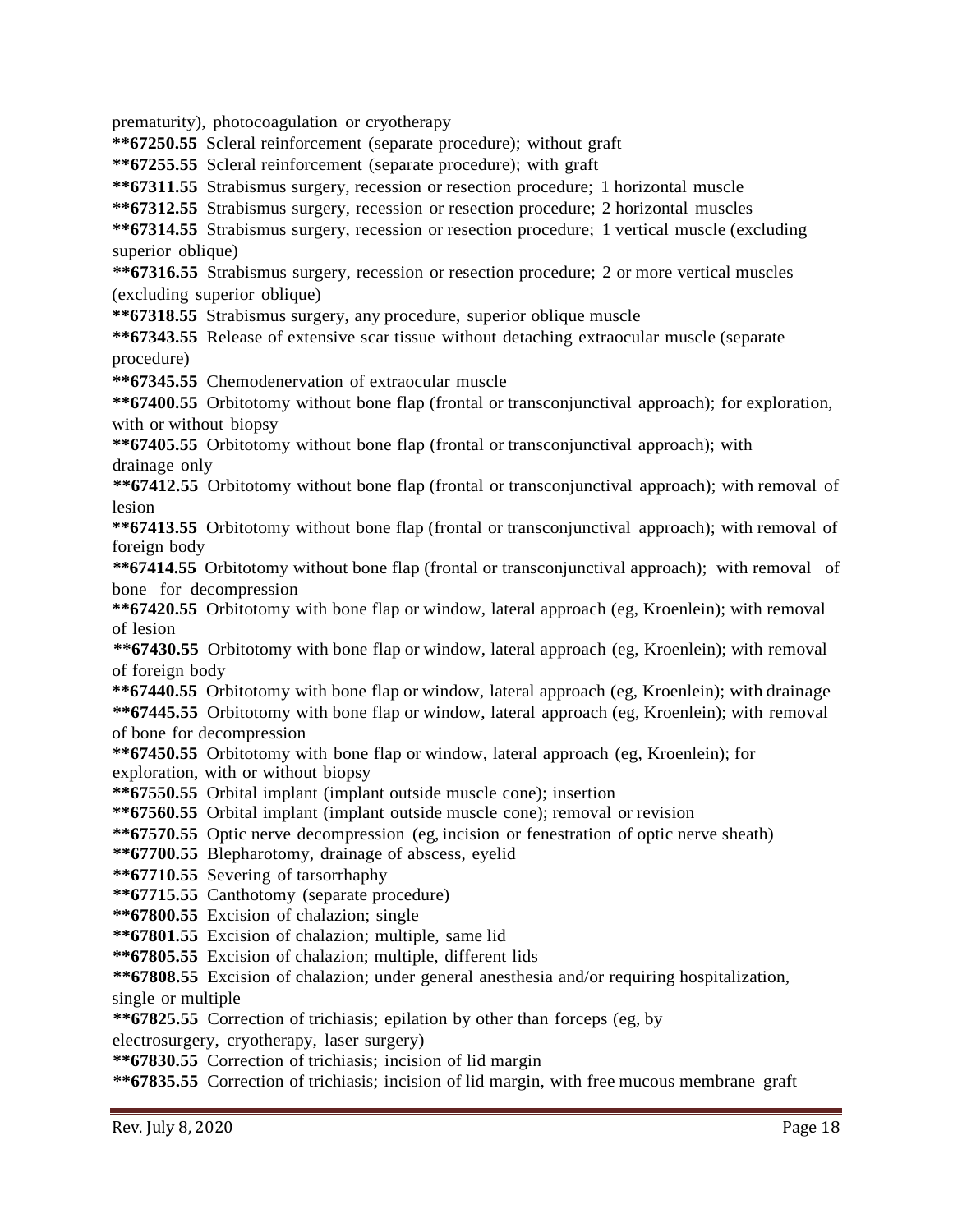**\*\*67840.55** Excision of lesion of eyelid (except chalazion) without closure or with simple direct closure

**\*\*67850.55** Destruction of lesion of lid margin (up to 1 cm)

**\*\*67880.55** Construction of intermarginal adhesions, median tarsorrhaphy, or canthorrhaphy;

**\*\*67882.55** Construction of intermarginal adhesions, median tarsorrhaphy, or canthorrhaphy; with transposition of tarsal plate

**\*\*67900.55** Repair of brow ptosis (supraciliary, mid-forehead or coronal approach)

**\*\*67901.55** Repair of blepharoptosis; frontalis muscle technique with suture or other material (eg, banked fascia)

**\*\*67902.55** Repair of blepharoptosis; frontalis muscle technique with autologous fascial sling (includes obtaining fascia)

**\*\*67903.55** Repair of blepharoptosis; (tarso) levator resection or advancement, internal approach

**\*\*67904.55** Repair of blepharoptosis; (tarso) levator resection or advancement, exteral approach

**\*\*67906.55** Repair of blepharoptosis; superior rectus technique with fascial sling (includes obtaining facia)

**\*\*67908.55** Repair of blepharoptosis; conjunctivo-tarso-Muller's muscle-levator resection (eg, Fasanella-Servat type)

**\*\*67909.55** Reduction of overcorrection of ptosis

**\*\*67911.55** Correction of lid retraction

**\*\*67912.55** Correction of lagophthalmos, with implantation of upper eyelid lid load (eg, gold weight)

**\*\*67914.55** Repair of ectropion; suture

**\*\*67915.55** Repair of ectropion; thermocauterization

**\*\*67916.55** Repair of ectropion; excision tarsal wedge

**\*\*67917.55** Repair of ectropion; extensive (eg, tarsal strip operations)

**\*\*67921.55** Repair of entropion; suture

**\*\*67922.55** Repair of entropion; thermocauterization

**\*\*67923.55** Repair of entropion; excision tarsal wedge

**\*\*67924.55** Repair of entropion; extensive (eg, tarsal strip or capsulopalpebral fascia repairs operation)

**\*\*67930.55** Suture of recent wound, eyelid, involving lid margin, tarsus, and/or palpebral conjunctiva direct closure; partial thickness

**\*\*67935.55** Suture of recent wound, eyelid, involving lid margin, tarsus, and/or palpebral conjunctiva direct closure; full thickness

**\*\*67938.55** Removal of embedded foreign body, eyelid

**\*\*67950.55** Canthoplasty (reconstruction of canthus)

**\*\*67961.55** Excision and repair of eyelid, involving lid margin, tarsus, conjunctiva, canthus, or full thickness, may include preparation for skin graft or pedicle flap with adjacent tissue transfer or rearrangement; up to one-fourth of lid margin

**\*\*67966.55** Excision and repair of eyelid, involving lid margin, tarsus, conjunctiva, canthus, or full thickness, may include preparation forskin graft or pedicle flap with adjacent tissue transfer or rearrangement; over one-fourth of lid margin

**\*\*67971.55** Reconstruction of eyelid, full thickness by transfer of tarsoconjunctival flap from opposing eyelid; up to two-thirds of eyelid, 1 stage or first stage

**\*\*67973.55** Reconstruction of eyelid, full thickness by transfer of tarsoconjunctival flap from opposing eyelid; total eyelid, lower, 1 stage or first stage

**\*\*67974.55** Reconstruction of eyelid, full thickness by transfer of tarsoconjunctival flap from opposing eyelid; total eyelid, upper, 1 stage or first stage

**\*\*67975.55** Reconstruction of eyelid, full thickness by transfer of tarsoconjunctival flap from opposing eyelid; second stage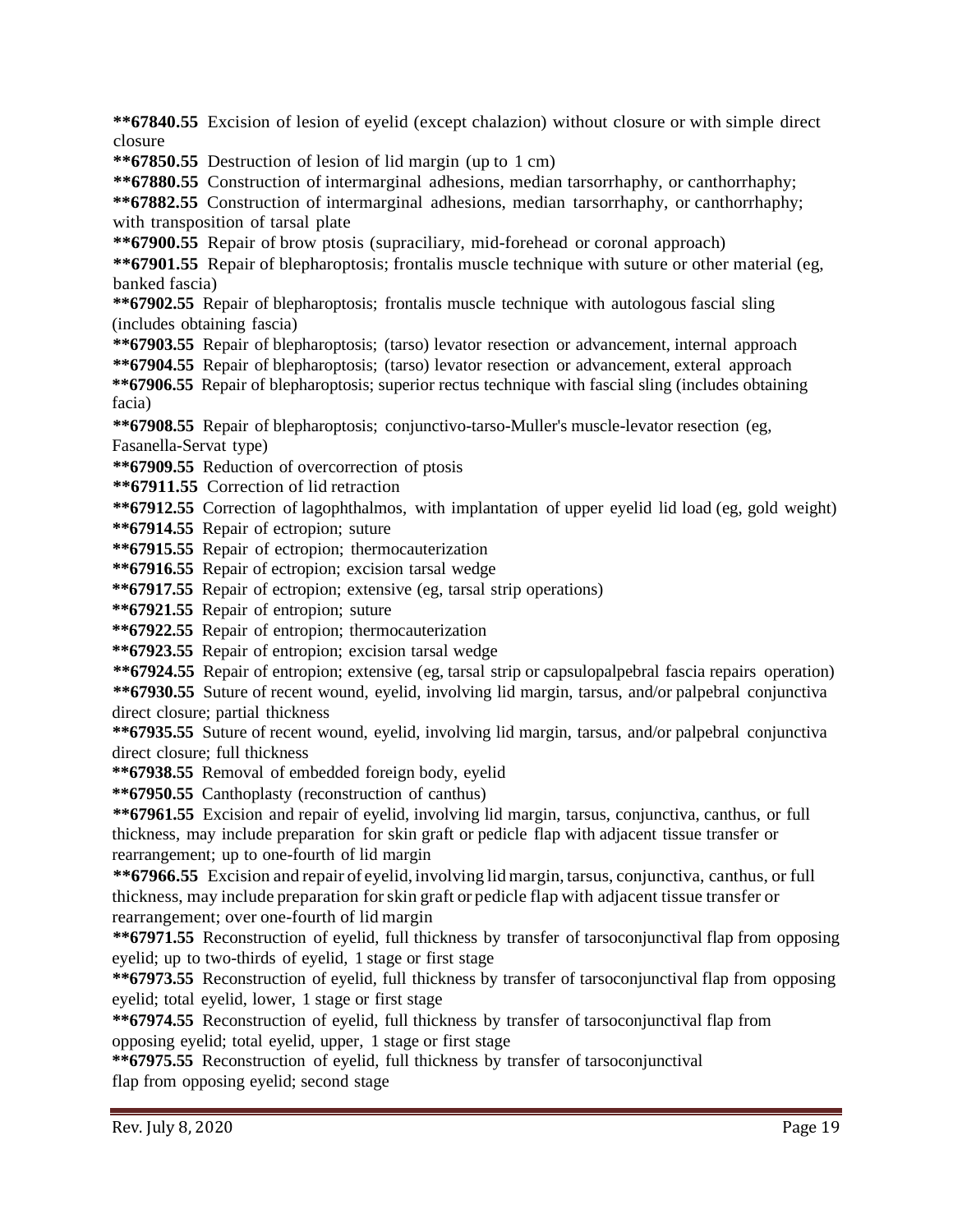**\*\*68020.55** Incision of conjunctiva, drainage of cyst **\*\*68110.55** Excision of lesion, conjunctiva; up to 1 cm **\*\*68115.55** Excision of lesion, conjunctiva; over 1cm **\*\*68130.55** Excision of lesion, conjunctiva; with adjacent sclera **\*\*68135.55** Destruction of lesion, conjunctiva **\*\*68320.55** Conjunctivoplasty; with conjunctival graft or extensive rearrangement **\*\*68325.55** Conjunctivoplasty; with buccal mucous membrane graft (includes obtaining graft) **\*\*68326.55** Conjunctivoplasty, reconstruction cul-de-sac; with conjunctival graft or extensive rearrangement **\*\*68328.55** Conjunctivoplasty, reconstruction cul-de-sac; with buccal mucous membrane graft (includes obtaining graft) **\*\*68330.55** Repair of symblepharon; conjunctivoplasty, without graft **\*\*68335.55** Repair of symblepharon; with free graft conjunctiva or buccal mucous membrane (includes obtaining graft) **\*\*68340.55** Repair of symblepharon; division of symblepharon, with or without insertion of confomer or contact lens **\*\*68360.55** Conjunctival flap; bridge or partial (separate procedure) **\*\*68362.55** Conjunctival flap; total (such as Gunderson thin flap or purse string flap) **\*\*68371.55** Harvesting conjunctival allograft, living donor **\*\*68400.55** Incision, drainage of lacrimal gland **\*\*68420.55** Incision, drainage of lacrimal sac (dacryocystotomy or dacryocystostomy) **\*\*68440.55** Snip incision of lacrimal punctum **\*\*68500.55** Excision of lacrimal gland (dacryoadenectomy), except for tumor; total **\*\*68505.55** Excision of lacrimal gland (dacryoadenectomy), except for tumor; partial **\*\*68520.55** Excision of lacrimal sac (dacryocystectomy) **\*\*68530.55** Removal of foreign body or dacryolith, lacrimal passages **\*\*68540.55** Excision of lacrimal gland tumor; frontal approach **\*\*68550.55** Excision of lacrimal gland tumor; involving osteotomy **\*\*68700.55** Plastic repair of canaliculi **\*\*68705.55** Correction of everted punctum, cautery **\*\*68720.55** Dacryocystorhinostomy (fistulization of lacrimal sac to nasal cavity) **\*\*68745.55** Conjunctivorhinostomy (fistulization of conjunctiva to nasal cavity); without tube **\*\*68750.55** Conjunctivorhinostomy (fistulization of conjunctiva to nasal cavity); with insertion of tube or stent **\*\*68760.55** Closure of the lacrimal punctum; by thermocauterization, ligation, or laser surgery **\*\*68761.55** Closure of the lacrimal punctum; by plug, each **\*\*68770.55** Closure of lacrimal fistula (separate procedure) **\*\*68801.55** Dilation of lacrimal punctum, with or without irrigation **\*\*68810.55** Probing of nasolacrimal duct, with or without irrigation; **\*\*68811.55** Probing of nasolacrimal duct, with or without irrigation; requiring general anesthesia **\*\*68815.55** Probing of nasolacrimal duct, with or without irrigation; with insertion of tube or stent **\*\*68816.55** Probing of nasolacrimal duct, with or without irrigation; with transluminal balloon catheter dilation **\*\*68840.55** Probing of lacrimal canaliculi, with or without irrigation

### **Diagnostic:**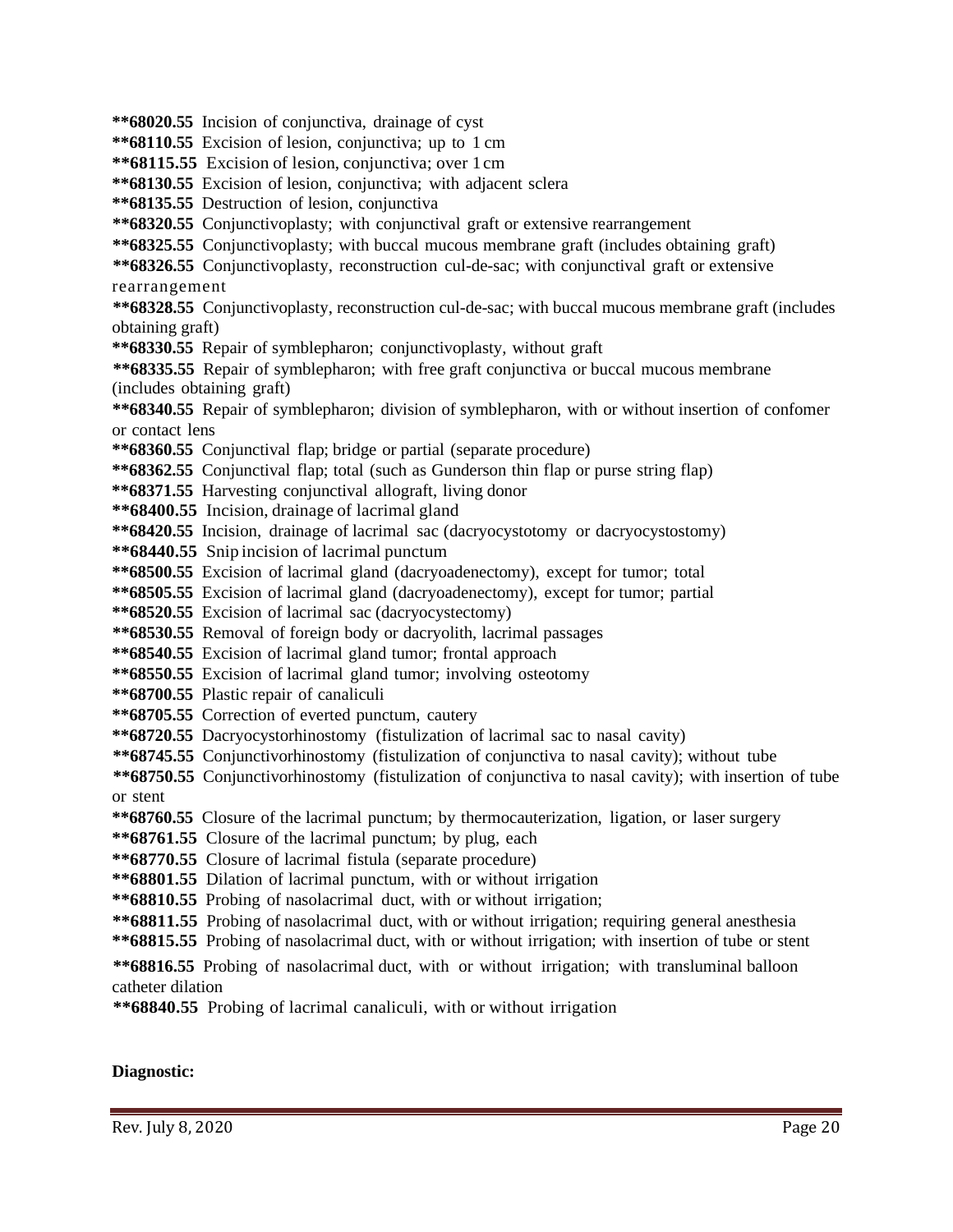**76510** Ophthalmic ultrasound, diagnostic; B-scan and quantitative A scan performed during the same patient encounter

**76511** Ophthalmic ultrasound, diagnostic; quantitative A-scan only

**76512** Ophthalmic ultrasound, diagnostic; B-scan (with or without superimposed non-quantitative A-scan)

**76513** Ophthalmic ultrasound, diagnostic; anterior segment ultrasound, immersion (water bath) Bscan or high resolution biomicroscopy

**76514** Ophthalmic ultrasound, diagnostic; corneal pachymetry, unilateral or bilateral (determination of corneal thickness)

**76516** Ophthalmic biometry by ultrasound echography, A-scan;

**76519** Ophthalmic biometry by ultrasound echography, A-scan; with intraocular lens power calculation

**76529** Ophthalmic ultrasonic foreign body localization

**76970** Ultrasound study follow-up (specify)

**92020** Gonioscopy (separate procedure)

**92025** Computerized corneal topography, unilateral or bilateral, with interpretation and report

**92060** Sensorimotor examination with multiple measurements of ocular deviation (eg, restrictive or paretic muscle with diplopia) with interpretation and report (separate procedure)

**92065** Orthoptic and/or pleoptic training, with continuing medical direction and evaluation **92070** Fitting of contact lens for treatment of disease, including supply of lens

**92081** Visual field examination, unilateral or bilateral, with interpretation and report; limited examination (eg, tangent screen, Autoplot, arc perimeter, or single stimulus level automated test, such as Octopus 3 or 7 equivalent)

**92082** Visual field examination, unilateral or bilateral, with interpretation and report; intermediate examination (eg, at least 2 isopters on Goldmann perimeter, or semiquantitative, automated suprathreshold screening program, Humphrey suprathreshold automatic diagnostic test, Octopus program 33)

**92083** Visual field examination, unilateral or bilateral, with interpretation and report; extended examination (eg, Goldmann visual fields with at least 3 isopters plotted and static determination within the central 30°, or quantitative, automated threshold perimetry, Octopus program G-1, 32 or 42, Humphrey visual field analyzer full threshold programs 30-2, 24-2, or 30/60-2)

**92100** Serial tonometry (separate procedure) with multiple measurements of intraocular pressure over an extended time period with interpretation and report, same day (eg, diurnal curve or medical treatment of acute elevation of intraocular pressure)

**92120** Tonography with interpretation and report, recording indentation tonometer method or perilimbal suction method

**92130** Tonography with water provocation

**92135** Scanning computerized ophthalmic diagnostic imaging, posterior segment, (eg, scanning laser) with interpretation and report, unilateral

**92136** Ophthalmic biometry by partial coherence interferometry with intraocular lens power calculation

**92140** Provocative tests for glaucoma, with interpretation and report, without tonography

**92201** Ophthalmoscopy, extended; with retinal drawing and scleral depression of peripheral retinal disease with interpretation and report

**92202** Ophthalmoscopy, extended, with retinal drawing of the optic nerve or macula with interpretation and report

**92230** Fluorescein angioscopy with interpretation and report

**92235** Fluorescein angiography (includes multiframe imaging) with interpretation and report

**92240** Indocyanine-green angiography (includes multiframe imaging) with interpretation and report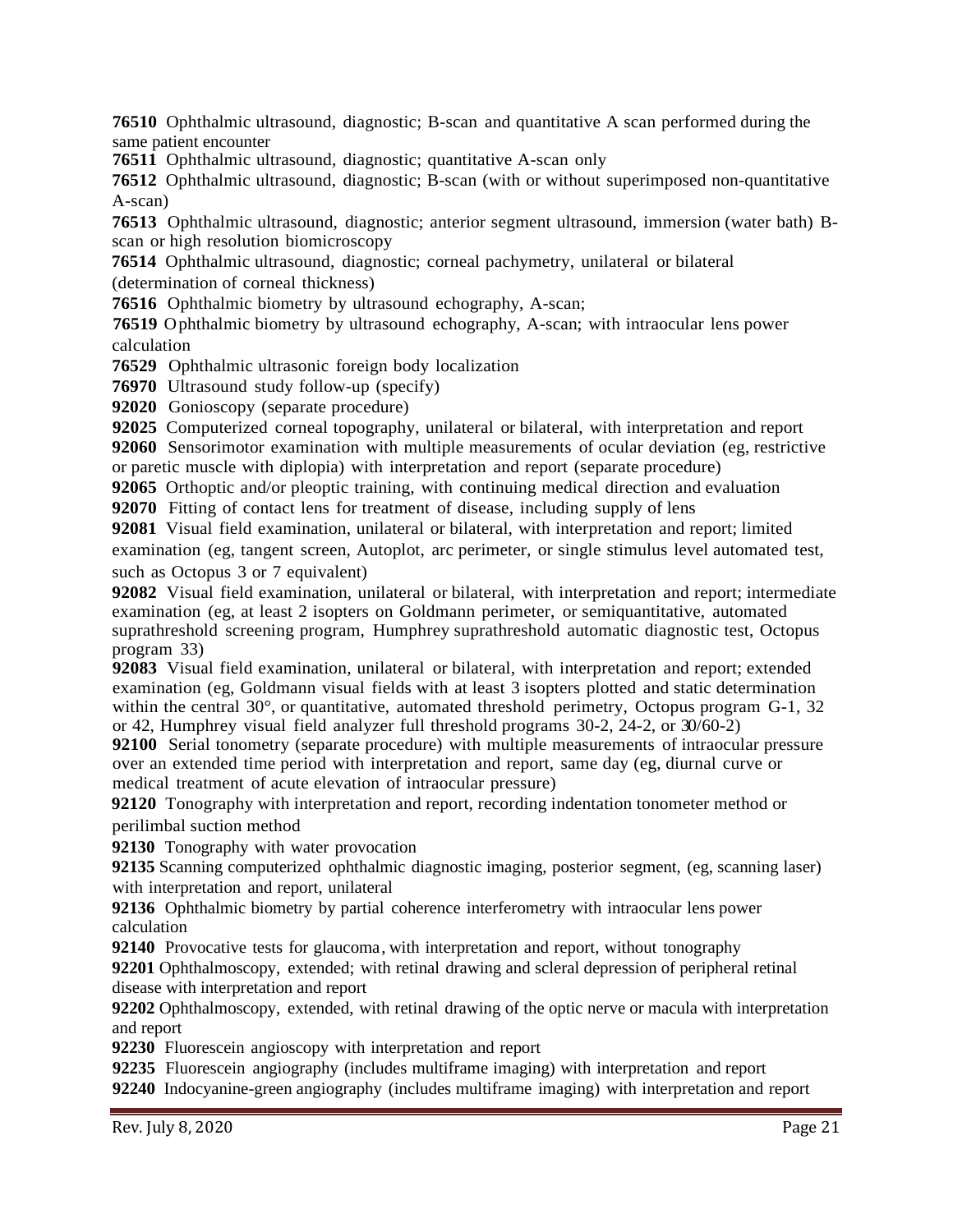Fundus photography with interpretation and report

Ophthalmodynamometry

Needle oculoelectromyography, 1 or more extraocular muscles, 1 or both eyes, with interpretation and report

Electro-oculography with interpretation and report

Electroretinography with interpretation and report

Color vision examination, extended, eg, anomaloscope or equivalent

Dark adaptation examination with interpretation and report

External ocular photography with interpretation and report for documentation of medical progress (eg, close-up photography, slit lamp photography, goniophotography, stereo-photography) Special anterior segment photography with interpretation and report; with specular

endothelial microscopy and cell count

Special anterior segment photography with interpretation and report; with fluorescein angiography

Prescription of optical and physical characteristics of and fitting of contact lens, with medical supervision of adaptation; corneal lens, both eyes, except for aphakia

Prescription of optical and physical characteristics of and fitting of contact lens, with medical supervision of adaptation; corneal lens for aphakia, 1 eye

Prescription of optical and physical characteristics of and fitting of contact lens, with medical supervision of adaptation; corneal for aphakia, both eyes

Prescription of optical and physical characteristics of and fitting of contact lens, with medical supervision of adaptation; corneoscleral lens

Prescription of optical and physical characteristics of contact lens, with medical supervision of adaptation and direction of fitting by independent technician; corneal lens, both eyes except for aphakia

 Prescription of optical and physical characteristics of contact lens, with medical supervision of adaptation and direction of fitting by independent technician; corneal lens for aphakia, 1 eye

Prescription of optical and physical characteristics of contact lens, with medical supervision of adaptation and direction of fitting by independent technician; corneal lens for aphakia, both eyes

Prescription of optical and physical characteristics of contact lens, with medical supervision of adaptation and direction of fitting by independent technician; corneoscleral lens

Modification of contact lens (separate procedure), with medical supervision of adaptation

Replacement of contact lens

Fitting of spectacles;· except for aphakia; monofocal

Fitting of spectacles, except for aphakia; bifocal

Fitting of spectacles, except for aphakia; multifocal, other than bifocal

Fitting of spectacle prosthesis for aphakia; monofocal

Fitting of spectacle prosthesis for aphakia; multifocal

Fitting of spectacle mounted low vision aid; single element system

Fitting of spectacle mounted low vision aid; telescopic or other compound lens system

Prosthesis service for aphakia, temporary (disposable or loan, including materials)

Repair and refitting spectacles; except for aphakia

Repair and refitting spectacles; spectacle prosthesis for aphakia

Unlisted ophthalmological service or procedure

Positional nystagmus test

Optokinetic nystagmus test

 Percutaneous test(s) with allergenic extracts, immediate type reaction, including test interpretation and report by a physician.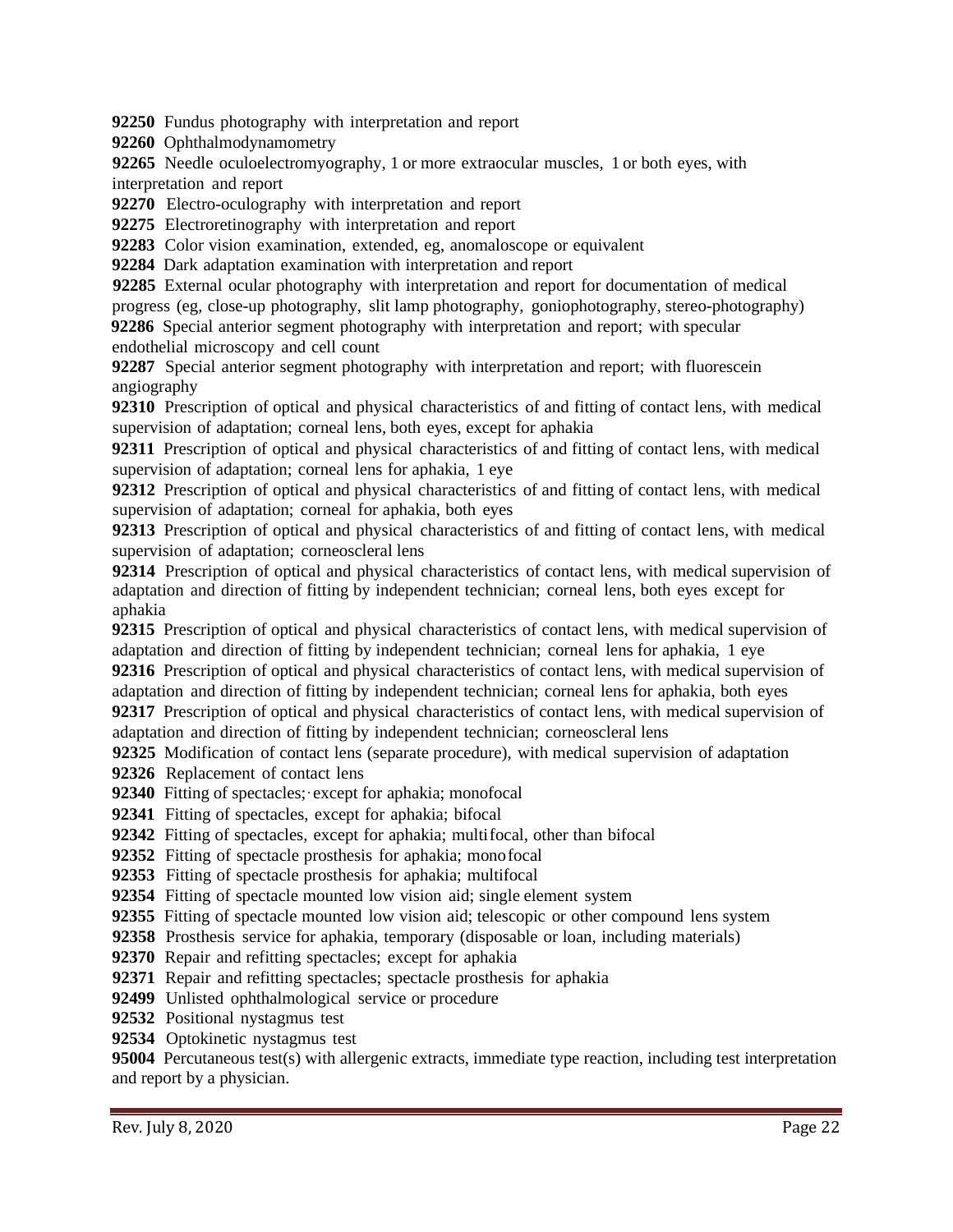**95060** Ophthalmic mucous membrane tests

**95857** Tensilon test for myasthenia gravis

**95930** Visual evoked potential (VEP) testing central nervous system, checkerboard or flash

**95933** Orbicularis oculi (blink) reflex, by electrodiagnostic testing

**96360** Intravenous infusion, hydration; initial, 31 minutes to 1 hour

**96361** Intravenous infusion, hydration; each additional hour (List separately in addition to code for primary procedure)

**96365** Intravenous infusion, for therapy, prophylaxis, or diagnosis (specify substance or drug); initial, up to 1 hour

**96368** Intravenous infusion, for therapy, prophylaxis, or diagnosis (specify substance or drug); concurrent infusion (List separately in addition to code for primary procedure)

### **Therapuetic:**

**10060** Incision and drainage of abscess (eg, carbuncle, suppurative hidradenitis, cutaneous or subcutaneous abscess, cyst, furuncle, or paronychia); simple or single

**10061** Incision and drainage of abscess (eg, carbuncle, suppurative hidradenitis, cutaneous or subcutaneous abscess, cyst, furuncle, or paronychia); complicated or multiple

**10140** Incision and drainage of hematoma, seroma or fluid collection

**10160** Puncture aspiration of abscess, hematoma, bulla, or cyst

**11100** Biopsy of skin, subcutaneous tissue and/or mucous membrane (including simple closure), unless otherwise listed; single lesion

**11101** Biopsy of skin, subcutaneous tissue and/or mucous membrane (including simple closure), unless otherwise listed; each separate/additional lesion (List separately in addition to code for primary procedure)

**11310** Shaving of epidermal or dermal lesion, single lesion, face, ears, eyelids, nose, lips, mucous membrane; lesion diameter 0.5 cm or less

**11311** Shaving of epidermal or dermal lesion, single lesion, face, ears, eyelids, nose, lips, mucous membrane; lesion diameter 0.6 to 1.0 cm

**11312** Shaving of epidermal or dermal lesion, single lesion, face, ears, eyelids, nose, lips, mucous membrane; lesion diameter 1.1 to 2.0 cm

**11313** Shaving of epidermal or dermal lesion, single lesion, face, ears, eyelids, nose, lips, mucous membrane; lesion diameter over 2.0 cm

**11440** Excision, other benign lesion including margins, except skin tag (unless listed elsewhere), face, ears, eyelids, nose, lips, mucous membrane; excised diameter 0.5 cm or less

**11441** Excision, other benign lesion including margins, except skin tag (unless listed elsewhere), face, ears, eyelids, nose, lips, mucous membrane; excised diameter 0.6 to 1.0 cm

**11442** Excision, other benign lesion including margins, except skin tag (unless listed elsewhere), face, ears, eyelids, nose, lips, mucous membrane; excised diameter 1.1 to 2.0 cm

**11900** Injection, intralesional; up to and including 7 lesions

**11901** Injection, intralesional; more than 7 lesions

**12011** Simple repair of superficial wounds of face, ears, eyelids, nose, lips and/or mucous membranes; 2.5 cm or less

**16020** Dressings and/or debridement of partial-thickness bums, initial or subsequent; small (less than 5% total body surface area)

**17106** Destruction of cutaneous vascular proliferative lesions; less than 10.0 sq cm

**17107** Destruction of cutaneous vascular proliferative lesions; less than 10.0 sq cm to 50.0 sq cm

**17108** Destruction of cutaneous vascular proliferative lesions; over 50 sq cm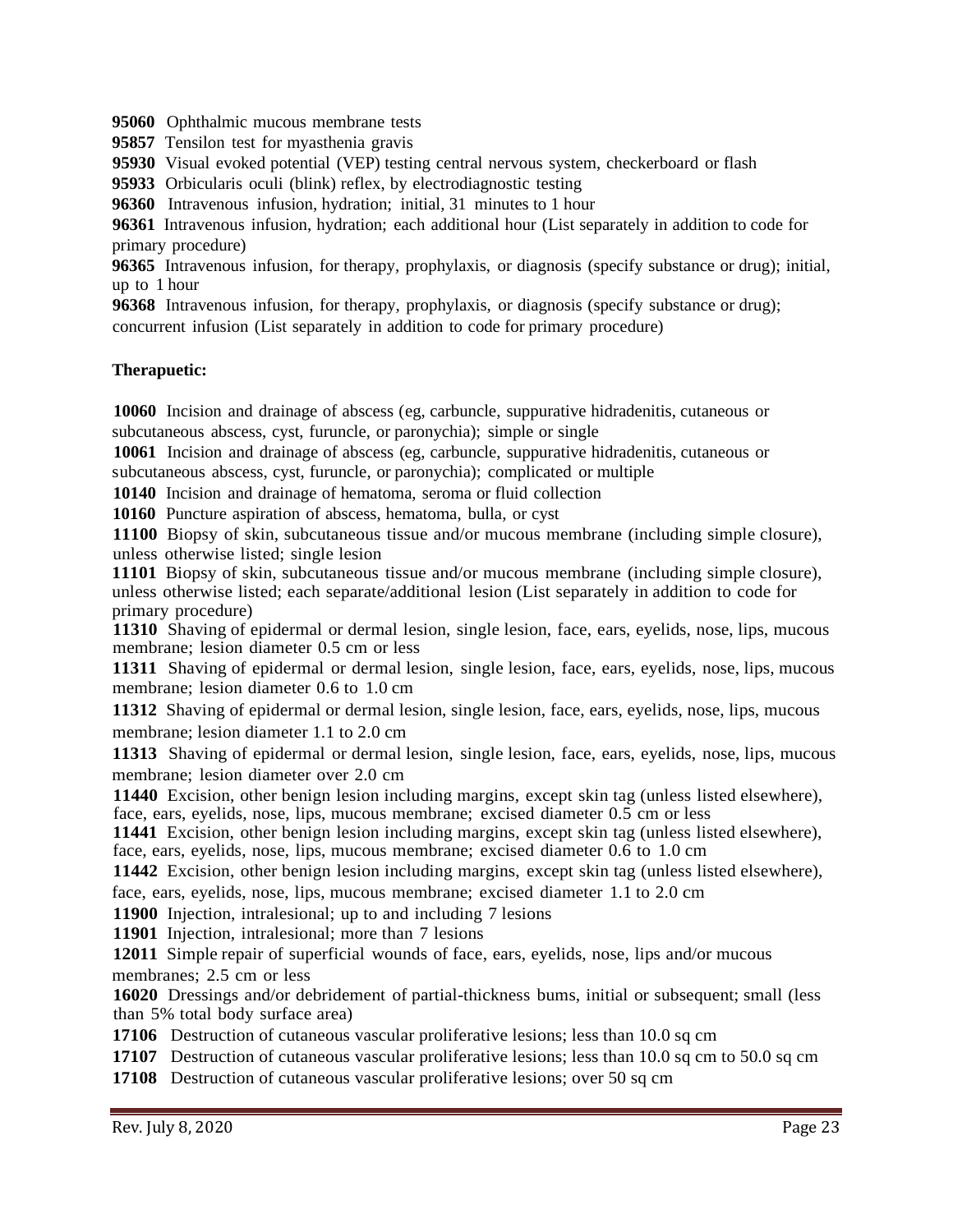Chemodenervation of muscle(s); muscle(s) innervated by facial nerve (eg, for blepharospasm, hemifacial spasm)

Removal of foreign body, external eye; conjunctival superficial

Removal of foreign body, external eye; conjunctival embedded (includes concretions), subconjunctival, or scleral nonperforating

Removal of foreign body, external eye; corneal, without slit lamp

Removal of foreign body, external eye; corneal, with slit lamp

Repair of laceration; conjunctiva, with or without nonperforating laceration sclera, direct closure

Biopsy of cornea

Scraping of cornea, diagnostic, for smear and/or culture

Removal of corneal epithelium; with or without chemocauterization (abrasion, curettage)

Anterior Stromal puncture

Placement of amniotic membrane on the ocular surface; without sutures

Placement of amniotic membrane on the ocular surface; single layer, sutured

Ocular surface reconstruction; amniotic membrane transplantation; multiple layers

Paracentesis of anterior chamber of eye (separate procedure); with diagnostic aspiration of aqueous

Paracentesis of anterior chamber of eye (separate procedure); with therapeutic release of aqueous

Injection, anterior chamber of eye (separate procedure); air or liquid

Injection, anterior chamber of eye (separate procedure); medication

Unlisted procedure, anterior segment of eye

Intravitreal injection of a pharmacologic agent (separate procedure)

Chemodenervation of extraocular muscle

Unlisted procedure, ocular muscle

Retrobulbar injection; medication (separate procedure, does not include supply of medication)

Retrobulbar injection; alcohol

Injection of medication or other substance into Tenon's capsule

Unlisted procedure, orbit

Blepharotomy, drainage of abscess, eyelid

Severing of tarsorrhaphy

Excision of chalazion; single

Excision of chalazion; multiple, same lid

Excision of chalazion; multiple, different lids

Biopsy of eyelid

Correction of trichiasis; epilation, by forceps only

Correction of trichiasis; epilation by other than forceps (eg, by electrosurgery, cryotherapy, laser surgery)

Correction of trichiasis; incision of lid margin

Excision of lesion of eyelid (except chalazion) without closure or with simple direct closure

Destruction of lesion of lid margin (up to 1 cm)

Repair of ectropion; thermocauterization

Repair of entropion; thermocauterization

Removal of embedded foreign body, eyelid

Unlisted procedure, eyelids

Incision of conjunctiva, drainage of cyst

Expression of conjunctival follicles (eg, for trachoma)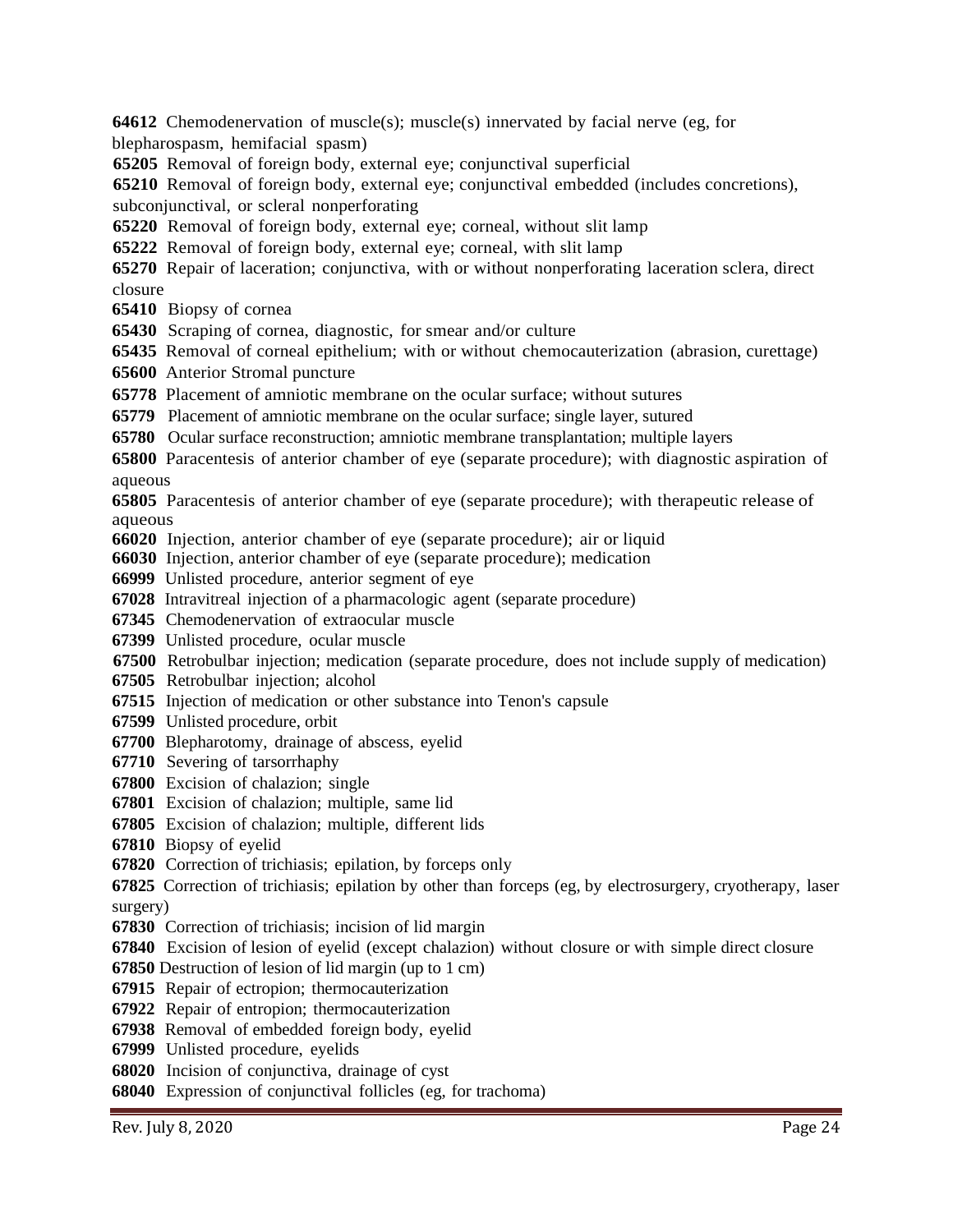- Biopsy of conjunctiva
- Excision of lesion, conjunctiva; up to 1 cm
- Excision of lesion, conjunctiva; over 1 cm
- Destruction of lesion, conjunctiva
- Subconjunctival injection
- Unlisted procedure, conjunctiva
- Removal of foreign body or dacryolith, lacrimal passages
- Correction of everted punctum, cautery
- Closure of the lacrimal punctum; by thermocauterization, ligation, or laser surgery
- Closure of the lacrimal punctum; by plug, each
- Dilation of lacrimal punctum, with or without irrigation
- Probing of nasolacrimal duct, with or without irrigation;
- Probing of lacrimal canaliculi, with or without irrigation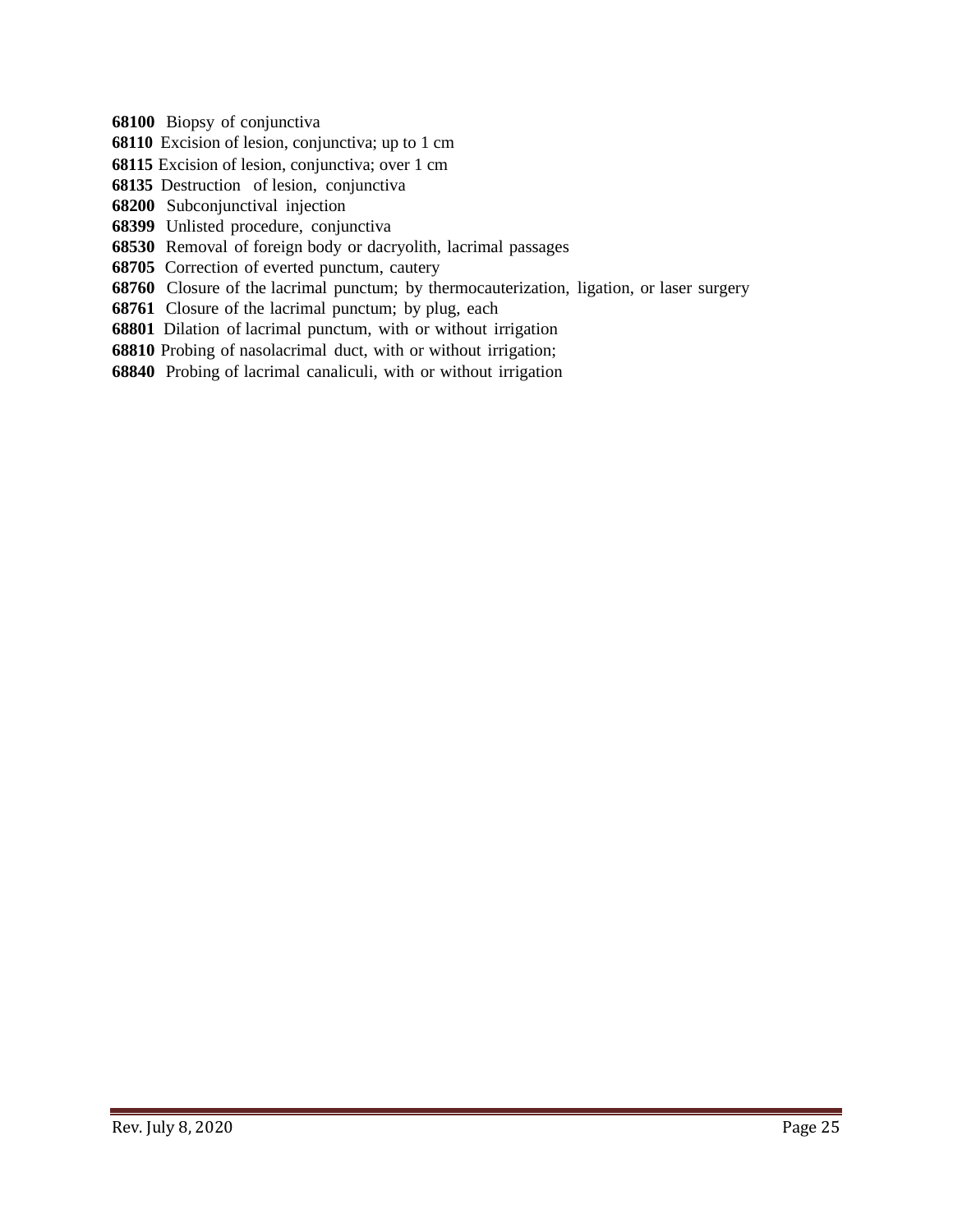## **Tennessee Optometry Healthcare Common Procedure Coding System (HCPCS)**

### **Level II: National Codes (Products, Services, and Supplies) Products**

**V2020** Frames, purchases

**V2025** Deluxe frame

**V2100** Sphere, single vision, plano to plus or minus 4.00, per lens

**V2101** Sphere, single vision, plus or minus 4.12 to plus or minus 7.00d, per lens

**V2102** Sphere, single vision, plus or minus 7.12 to plus or minus 20.00d, per lens

**V2103** Spherocylinder, single vision, plano to plus or minus 4.00d sphere, .12 to 2.00d c ylinder, per lens

**V2104** Spherocylinder, single vision, plano to plus or minus 4.00d sphere, 2.12 to 4.00d cylinder, per lens

**V2105** Spherocylinder, single vision, plano to plus or minus 4.00d sphere, 4.25 to 6.00d cylinder, per lens

**V2106** Spherocylinder, single vision, plano to plus or minus 4.00d sphere, over 6.00d cylinder, per lens

**V2107** Spherocylinder, single vision, plus or minus 4.25 to plus or minus 7.00 sphere, .12 to 2.00d cylinder, per lens

**V2108** Spherocylinder, single vision, plus or minus 4.25d to plus or minus 7.00d sphere, 2.12 to 4.00d cylinder; per lens

**V2109** Spherocylinder, single vision, plus or minus 4.25 to plus or minus 7.00d sphere, 4.25 to 6.00d cylinder, per lens

**V2110** Spherocylinder, single vision, plus or minus 4.25 to 7.00d sphere, over 6.00d cylinder, per lens **V2111** Spherocylinder, single vision, plus or minus 7.25 to plus or minus 12.00d sphere, .25 to 2.25d cylinder, per lens

**V2112** Spherocylinder, single vision, plus or minus 7.25 to plus or minus 12.00d sphere, 2.25d to 4.00d cylinder, per lens

**V2113** Spherocylinder, single vision, plus or minus 7.25 to plus or minus 12.00d sphere, 4.25 to 6.00d cylinder, per lens

**V2114** Spherocylinder, single vision, sphere over plus or minus 12.00d, per lens

**V2115** Lenticular, (myodisc), per lens, single vision

**V2118** Aniseikonic lens, single vision

**V2121** Lenticular lens, per lens, single (Eff. Date 1/1/2004)

**V2199** Not otherwise classified, single vision lens

**V2200** Sphere, bifocal, plano to plus or minus 4.00d, per lens

**V2202** Sphere, bifocal, plus or minus 7.12 to plus or minus 20.00d, per lens

**V2203** Spherocylinder, bifocal, plano to plus or minus 4.00d sphere, .12 to 2.00d cylinder, per lens

**V2204** Spherocylinder, bifocal, plano to plus or minus 4.00d sphere, 2.12 to 4.00d cylinder, per lens

**V2205** Spherocylinder, bifocal, plano to plus or minus 4.00d sphere, 4.25 to 6.00d cylinder, per lens

**V2206** Spherocylinder, bifocal, plano to plus or minus 4.00d sphere, over 6.00d cylinder, per lens

**V2207** Spherocylinder, bifocal, plus or minus 4.25·to plus or minus 7.00d sphere, .12 to 2.00d cylinder, per lens

**V2208** Spherocylinder, bifocal, plus or minus 4.25 to plus or minus 7.00d sphere, 2.12 to 4.00d cylinder, per lens

**V2209** Spherocylinder, bifocal, plus or minus 4.25 to plus or minus 7.00d sphere, 4.25 to 6.00d cylinder, per lens

**V2210** Spherocylinder, bifocal, plus or minus 4.25 to plus or minus 7.00d sphere, over 6.00d cylinder,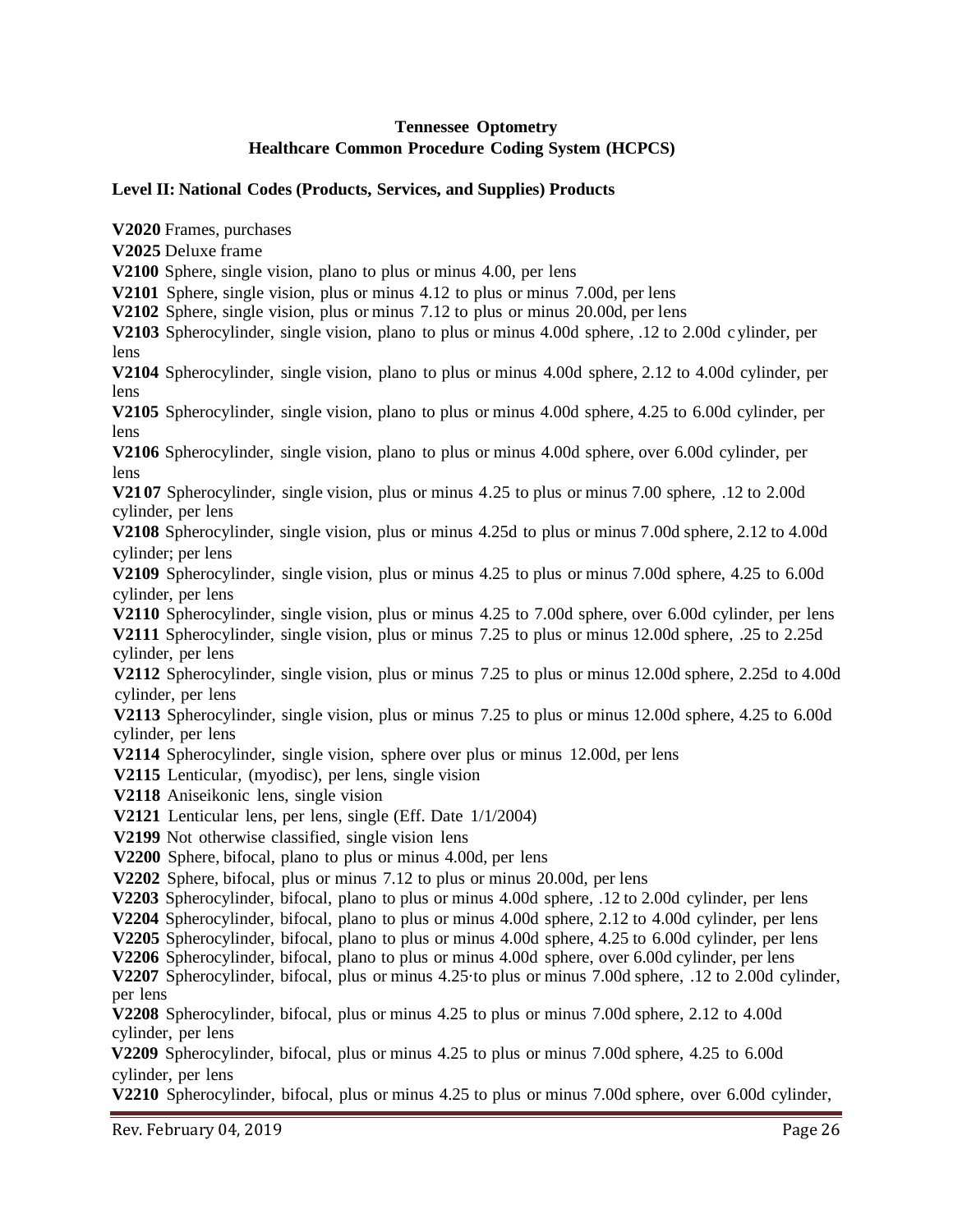per lens

**V2211** Spherocylinder, bifocal, plus or minus 7.25 to plus or minus 12.00d sphere, .25 to 2.25d cylinder, per lens

**V2212** Spherocylinder, bifocal, plus or minus 7.25 to plus or minus 12.00d sphere, 2.25 to 4.00d cylinder, per lens

**V2213** Spherocylinder,.bifocal, plus or minus 7.25 to plus or minus 12.00d sphere, 4.25 to 6.00d cylinder, per lens

**V2214** Spherocylinder, bifocal, sphere over plus or minus 12.00d, per lens

**V2215** Lenticular (myodisc), per lens, bifocal

**V2218** Aniseikonic, per lens, bifocal

**V2219** Bifocal seg width over 28mm

**V2220** Bifocal add over 3.25d

**V2221** Lenticular lens, per lens, bifocal (Eff. Date 1/1/2004)

**V2299** Specialty bifocal (by report)

**V2300** Sphere, trifocal, plano to plus or minus 4.00d, per lens

**V2301** Sphere, trifocal, plus or minus 4.12 to plus or minus 7.00d, per lens

**V2302** Sphere, trifocal, plus or minus 7.12 to plus or minus 20.00, per lens

**V2303** Spherocylinder, trifocal, plano to plus or minus 4.00d sphere, .12- 2.00d cylinder, per lens

**V2304** Spherocylinder, trifocal, plano to plus or minus 4.00d sphere, 2.25- 4.00d cylinder, per lens

**V2305** Spherocylinder, trifocal, plano to plus or minus 4.00d sphere, 4.25 to 6.00 cylinder, per lens

**V2306** Spherocylinder, trifocal, plano to plus or minus 4.00d sphere, over 6.00d cylinder, per lens

**V2307** Spherocylinder, trifocal, plus or minus 4.25 to plus or minus 7.00d sphere, .12 to 2.00d cylinder, per lens

**V2308** Spherocylinder, trifocal, plus or minus 4.25 to plus or minus 7.00d sphere, 2.12 to 4.00d c ylinder, per lens

**V2309** Spherocylinder, trifocal, plus or minus 4.25 to plus or minus 7.00d sphere, 4.25 to 6.00d cylinder, per lens

**V2310** Spherocylinder, trifocal, plus or minus 4.25 to plus or minus 7.00d sphere, over 6.00d cylinder, per lens

**V2311** Spherocylinder, trifocal, plus or minus 7.25 to plus or minus 12.00d sphere, .25 to 2.25d cylinder, per lens

**V2312** Spherocylinder, trifocal, plus or minus 7.25 to plus or minus 12.00d sphere, 2.25 to 4.00d cylinder, per lens

**V2313** Spherocylinder, trifocal, plus or minus 7.25 to plus or minus 12.00d sphere, 4.25 to 6.00d cylinder, per lens

**V2314** Spherocylinder, trifocal, sphere over plus or minus 12 .00d, per lens

**V2315** Lenticular, (myodisc), per lens, trifocal

**V2318** Aniseikonic lens, trifocal

**V2319** Trifocal seg width over 28 mm

**V2320** Trifocal add over 3.25d

**V2321** Lenticular lens, per lens, trifocal (Eff. Date 1/1/2004)

**V2399** Specialty trifocal (by report)

**V2410** Variable asphericity lens, single vision, full field, glass or plastic, per lens

**V2430** Variable asphericity lens, bifocal, full field, glass or plastic, per lens

**V2499** Variable sphericity lens, other type

**V2500** Contact lens, PMMA, spherical, per lens

**V2501** Contact lens, PMMA, toric or prism ballast, per lens

**V2502** Contact lens, PMMA, bifocal, per lens

**V2503** Contact lens, PMMA, color vision deficiency, per lens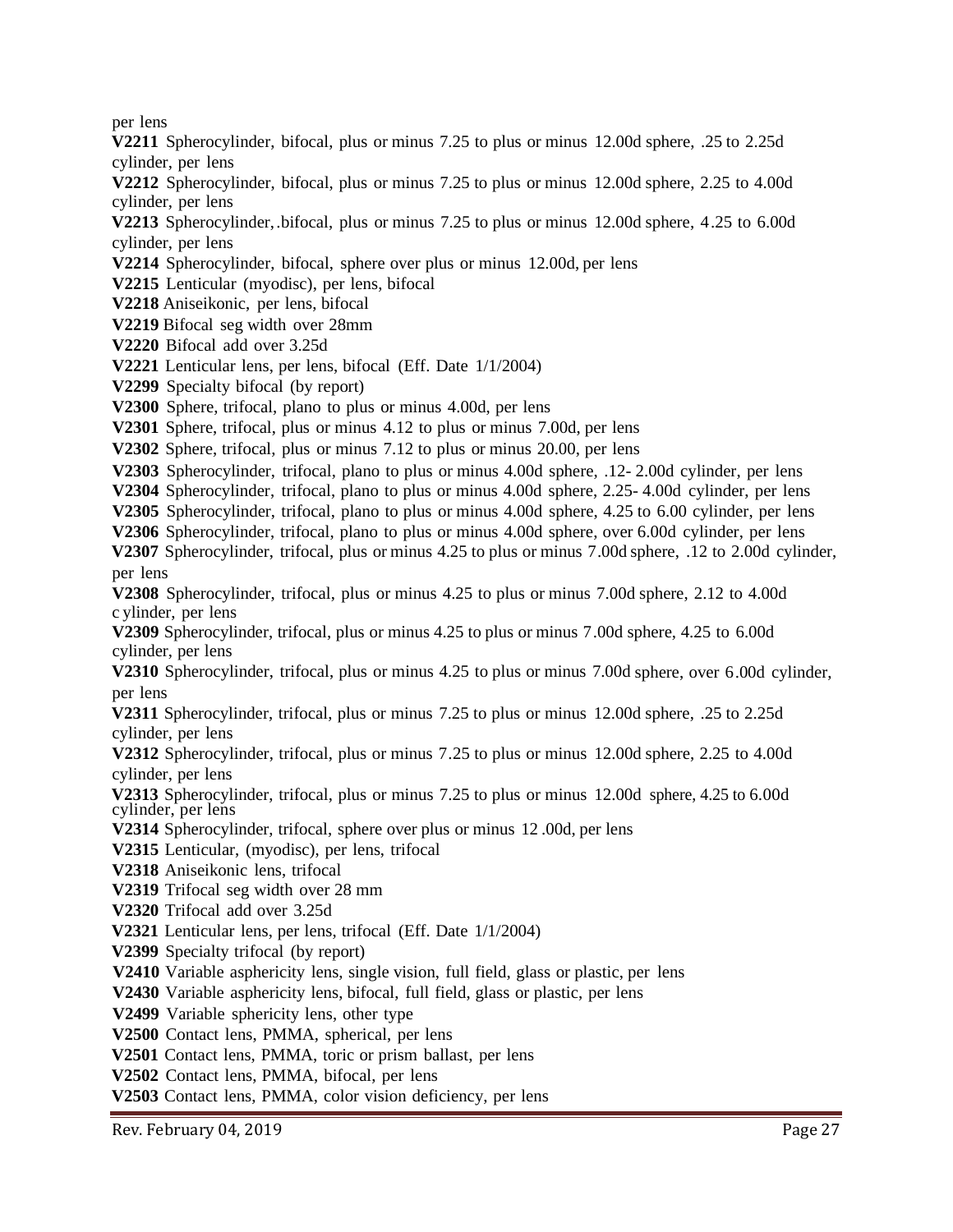**V2510** Contact lens, gas permeable, spherical, per lens **V2511** Contact lens, gas permeable, toric, prism ballast, per lens **V2512** Contact lens, gas permeable, bifocal, per lens **V2513** Contact lens, gas permeable, extended wear, per lens **V2520** Contact lens, hydrophilic, spherical, per lens **V2521** Contact lens, hydrophilic, toric, or prism ballast, per lens **V2522** Contact lens, hydrophillic, bifocal, per lens **V2523** Contact lens, hydrophilic, extended wear, per lens **V2530** Contact lens, scleral, gas impermeable, per lens (for contact lens modification, see 92325) **V2531** Contact lens, scleral, gas pem1eable, per lens (for contact lens modification, see 92325) **V2599** Contact lens, other type **V2600** Hand held low vision aids and other nonspectacle mounted aids **V2610** Single lens spectacle mounted low vision aids **V2615** Telescopic and other compound lens system, including distance vision telescopic, near vision telescopes and compound microscopic lens system **V2623** Prosthetic eye, plastic, custom **V2624** Polishing/resurfacing of ocular prosthesis **V2625** Enlargement of ocular prosthesis **V2626** Reduction of ocular prosthesis **V2627** Scleral cover shell **V2628** Fabrication and fitting of ocular conformer **V2629** Prosthetic eye, other type **V2700** Balance lens, per lens **V2702** Deluxe lens feature (Eff. Date 1/1/2005) **V2710** Slab off prism, glass or plastic, per lens **V2715** Prism, per lens **V2718** Press-on lens, fresnell prism, per lens **V2730** Special base curve, glass or plastic, per lens **V2744** Tint, photochromatic, per lens **V2745** Addition to lens; tint, any color, solid, gradient or equal, excludes photochromatic, any lens material, per lens (Eff. Date 111/2004) **V2750** Anti-reflective coating, per lens **V2755** U-V lens, per lens **V2756** Eye glass case (Eff. Date 1/1/2004) **V2760** Scratch resistant coating, per lens **V2761** Mirror coating, any type, solid, gradient or equal, any lens material, per lens (Eff. Date 1/1/2004) **V2762** Polarization, any lens material, per lens (Eff. Date 1/1/2004) **V2770** Occluder lens, per lens **V2780** Oversize lens, per lens **V2781** Progressive lens, per lens **V2782** Lens index 1.54 to 1.65 plastic or 1.60 to 1.79 glass, excludes polycarbonate, per lens (Eff. Date 1/1/2004) **V2783** Lens index greater than or equal to 1.66 plastic or greater than or equal to 1.80 glass, excludes polycarbonate, per lens (Eff. Date 1/1/2004) **V2784** Lens, polycarbonate or equal, any index, per lens (Eff. Date 1/1/2004) **V2785** Processing, preserving and transporting corneal tissue **V2786** Specialty occupational multifocal lens, per lens (Eff. Date 1 /1/2004)